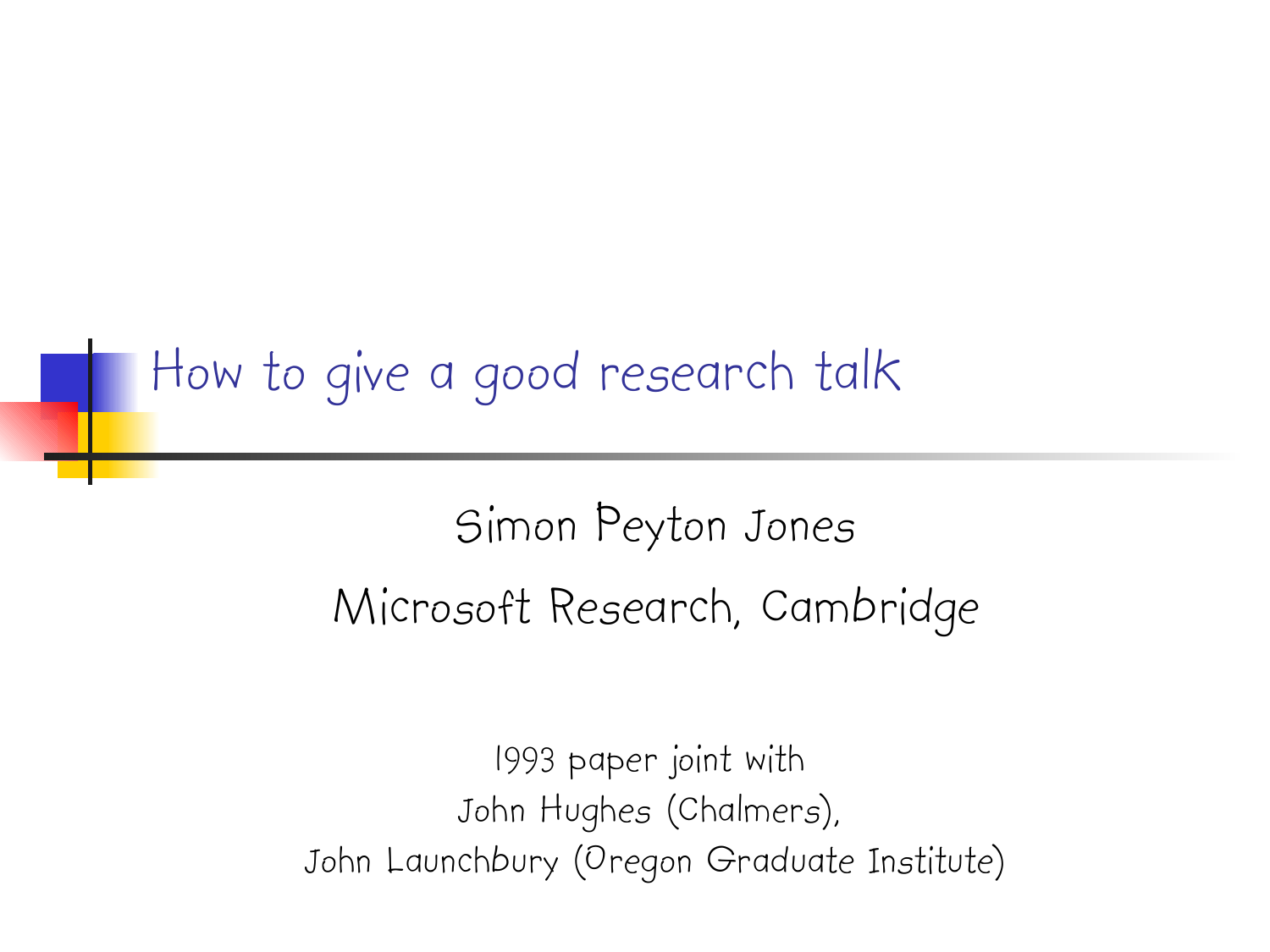## Research is communication

The greatest ideas are worthless if you keep them to yourself

Your papers and talks

- Crystalise your ideas
- Communicate them to others
- Get feedback
- **Build relationships**
- (And garner research brownie points)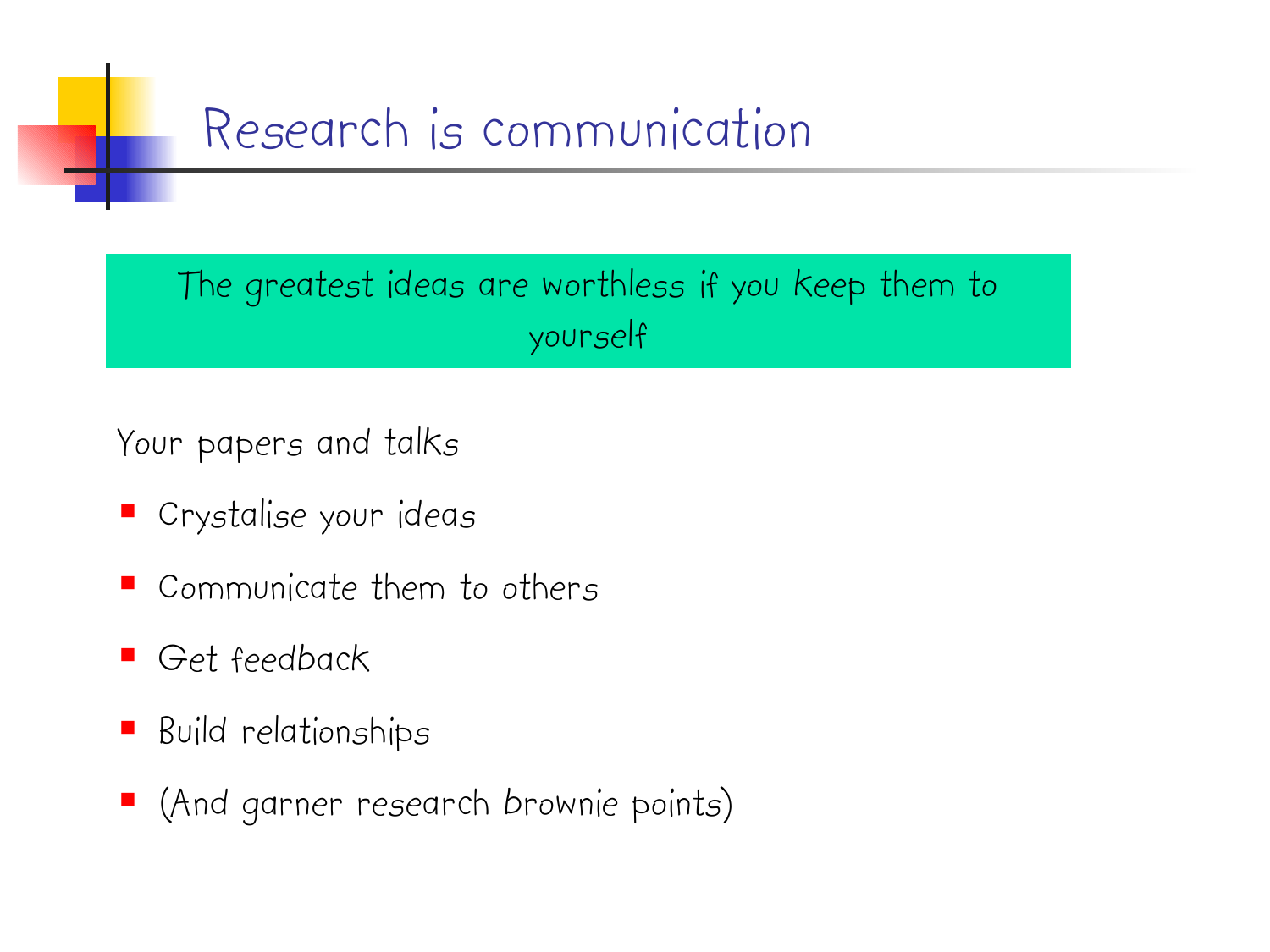

Good papers and talks are a fundamental part of research excellence

- $\blacksquare$  Invest time
- **Learn skills**
- **Practice**

## Write a paper, and give a talk, about **any idea**, no matter how weedy and insignificant it may seem

to you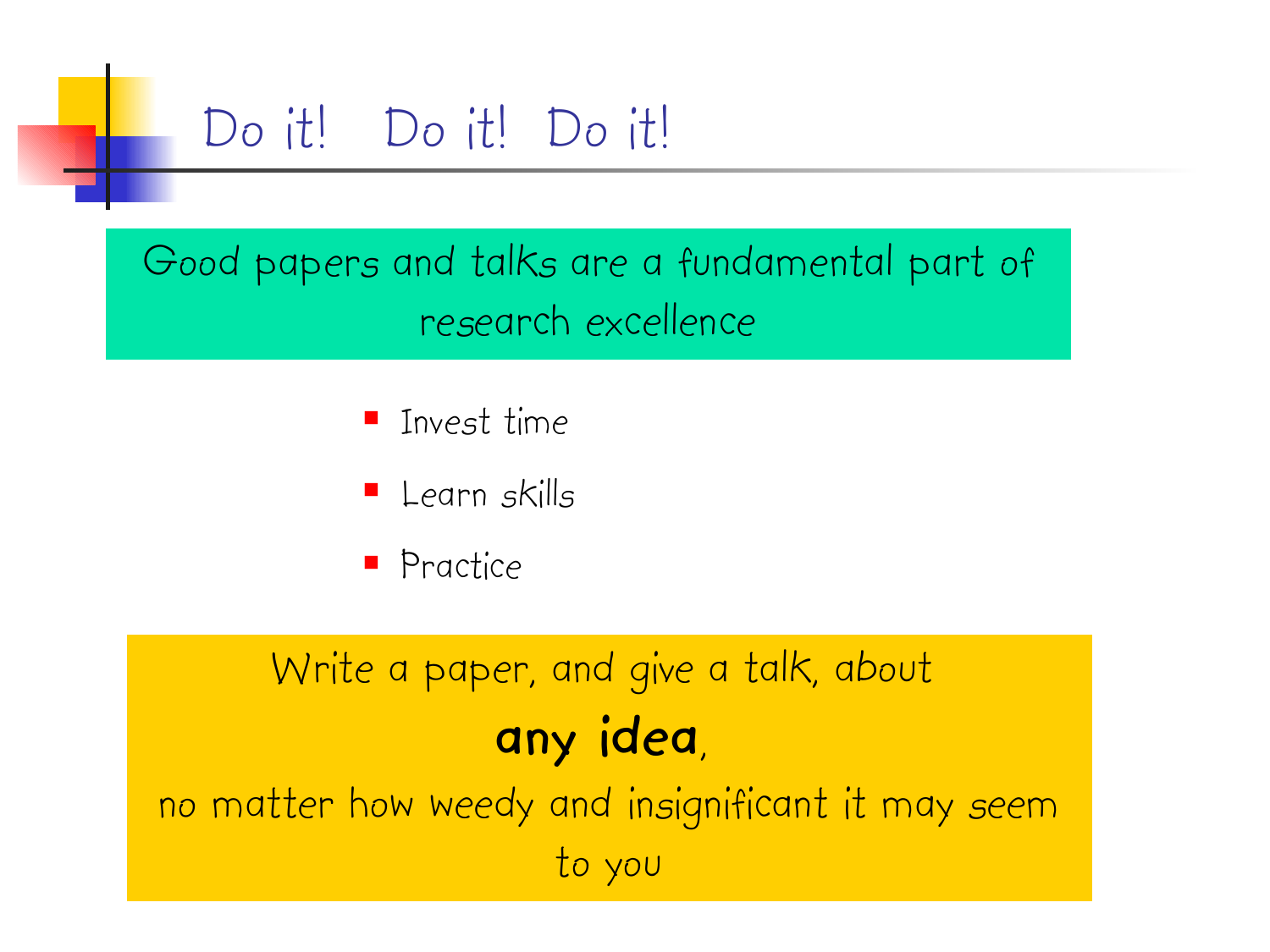

This presentation is about how to give a good research talk

- What your talk is for
- What to put in it (and what not to)
- How to present it

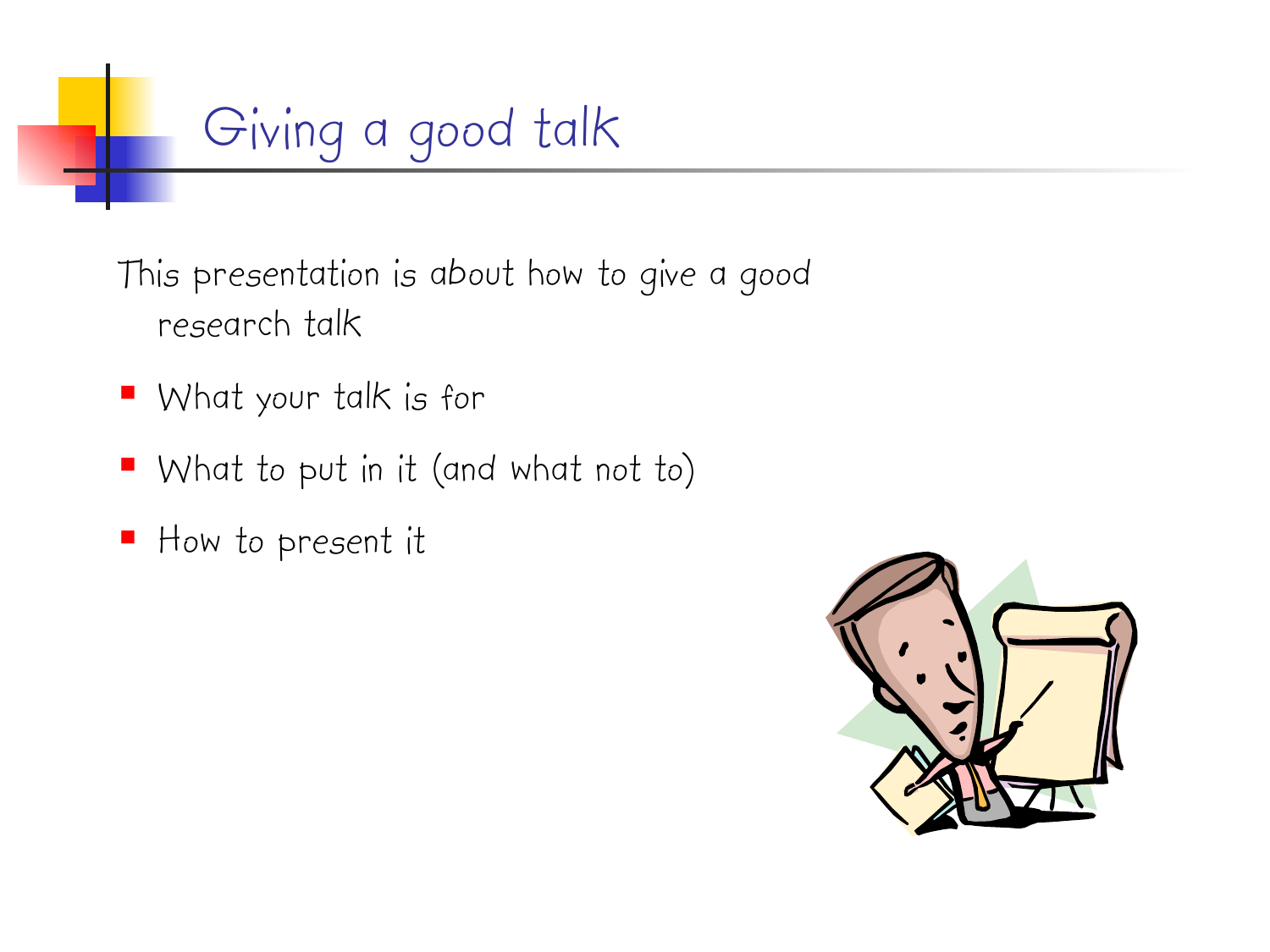What your talk is for

Your paper = **The beef**



## Your talk = **The beef advertisment**

**Do not confuse the two**

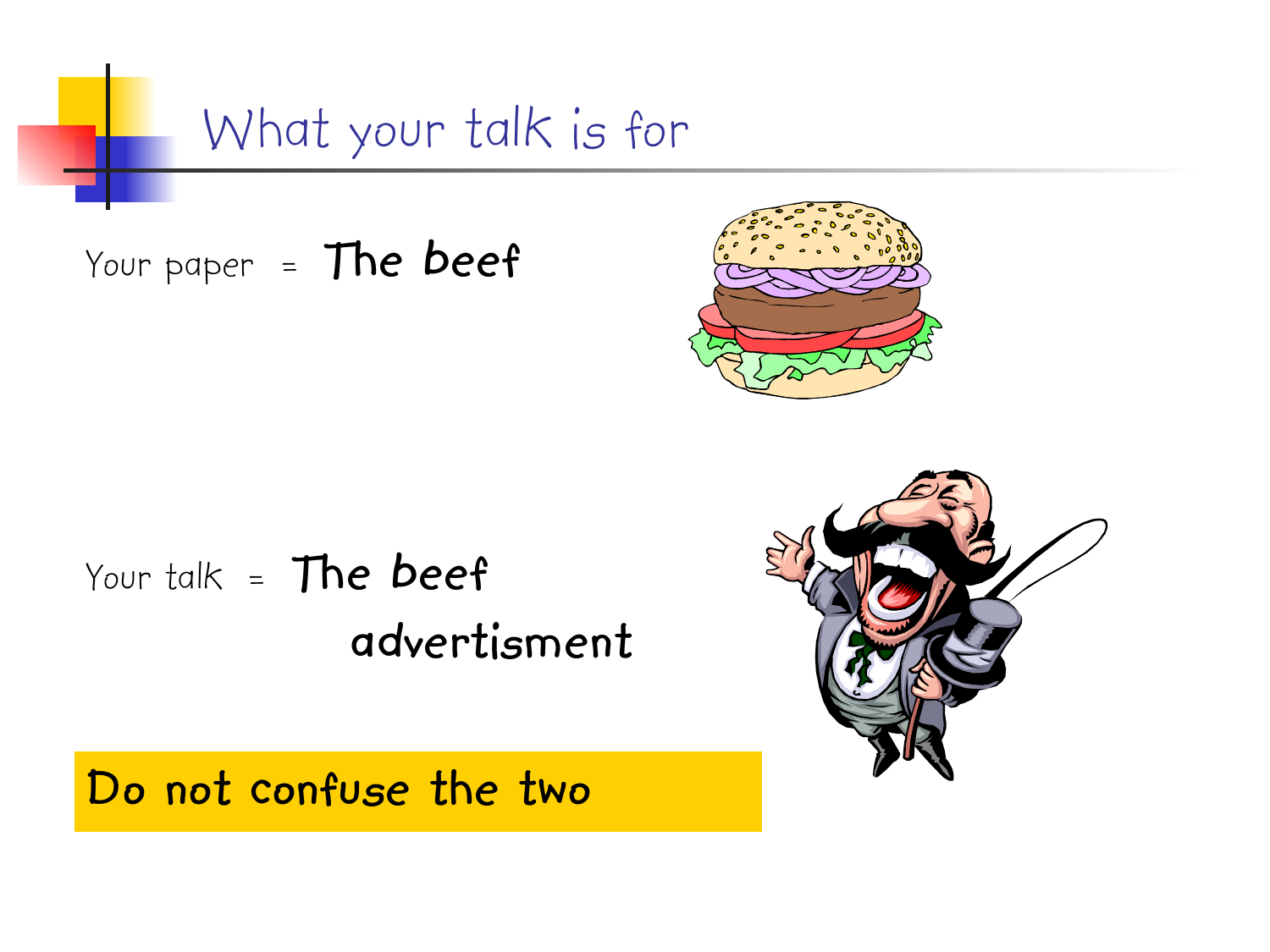#### The purpose of your talk…

..is not:

- $\blacksquare$  To impress your audience with your brainpower
- To tell them all you know about your topic
- $\blacksquare$  To present all the technical details

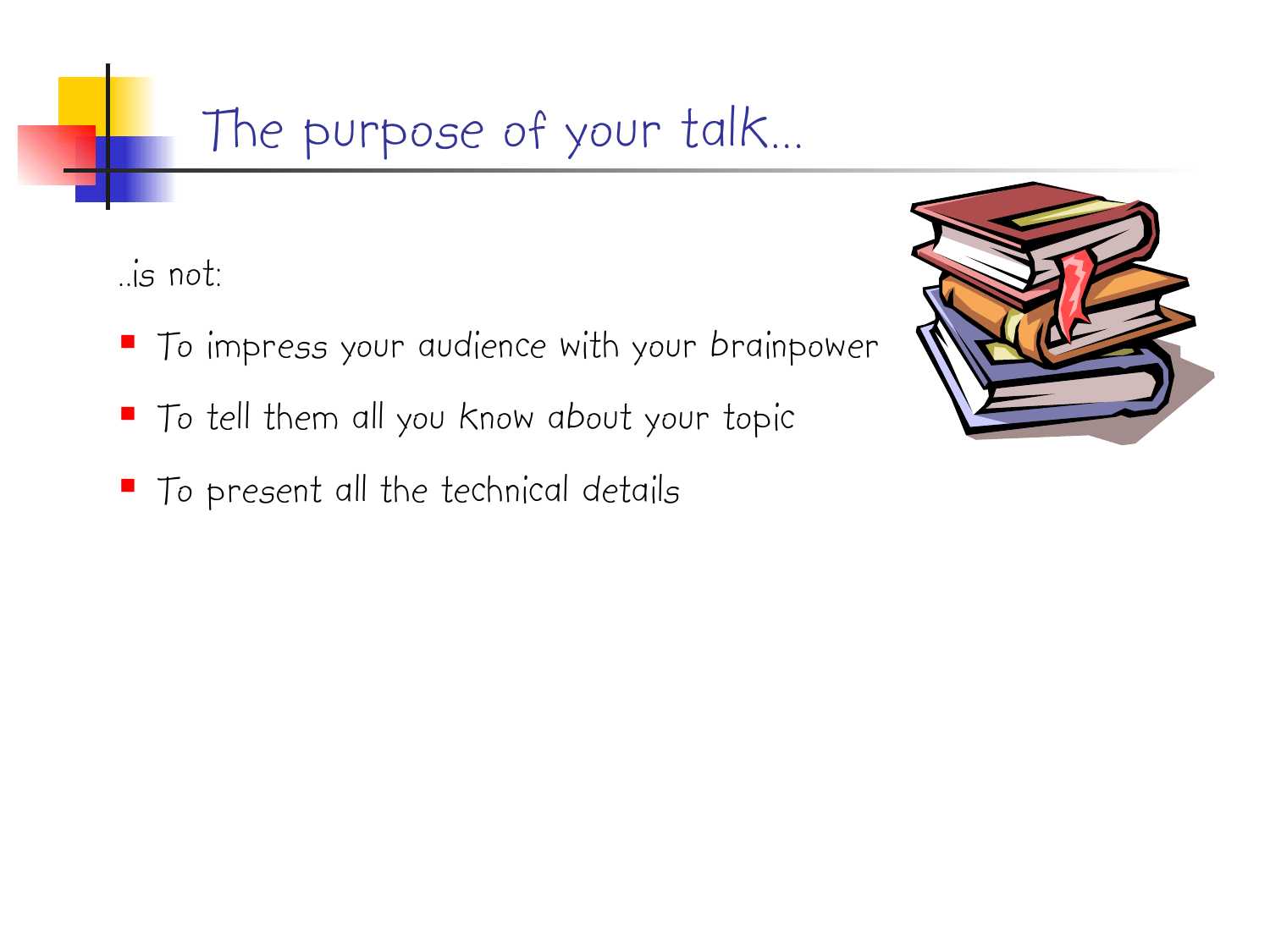### The purpose of your talk…

..but is:

- **To give your audience an intuitive feel for your idea**
- To make them foam at the mouth with eagerness to read your paper
- To engage, excite, provoke them

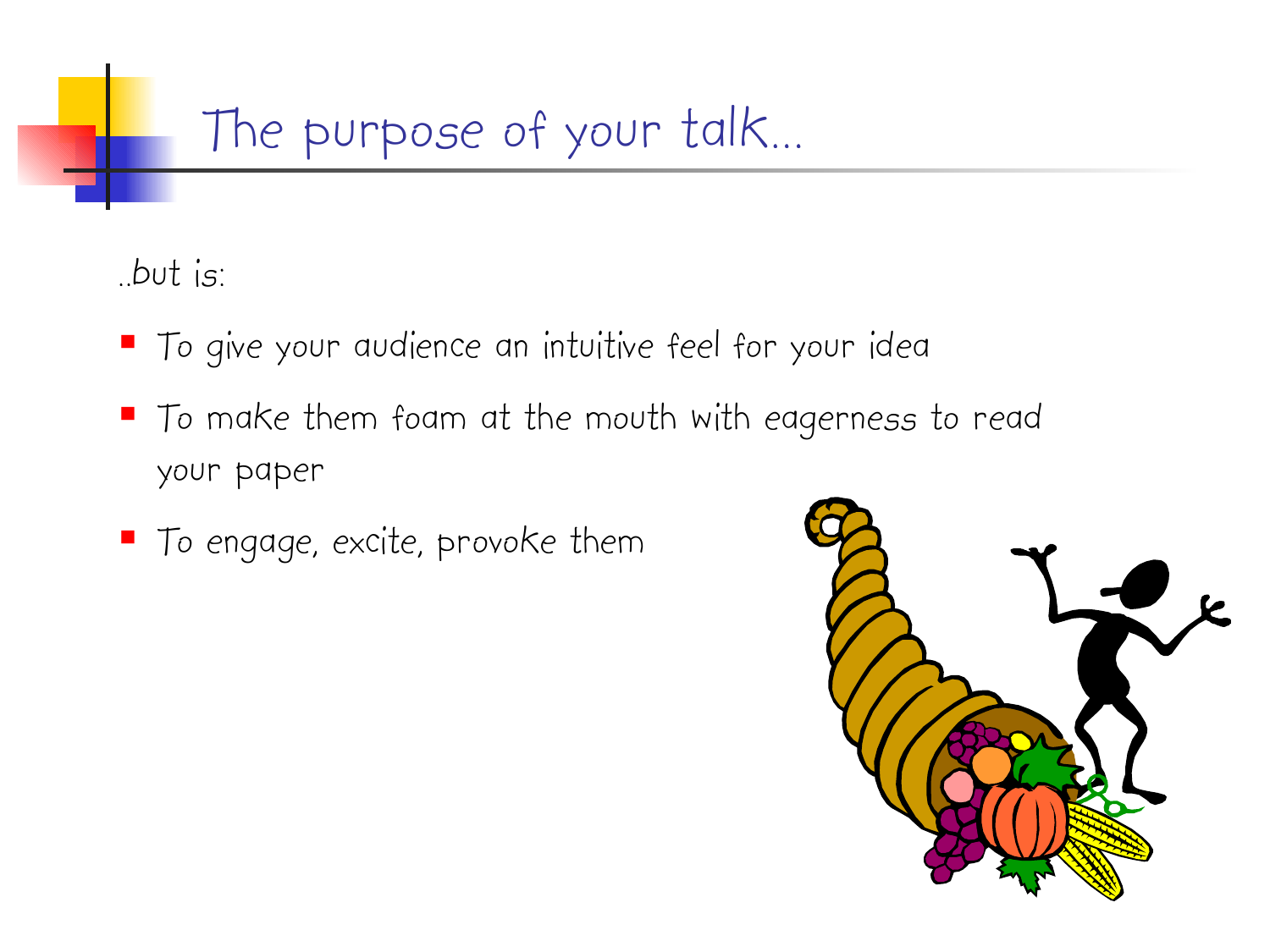Your audience…

The audience you would like

- Have read all your earlier papers
- Thoroughly understand all the relevant theory of cartesian closed endomorphic bifunctors
- Are all agog to hear about the latest developments in your work
- Are fresh, alert, and ready for action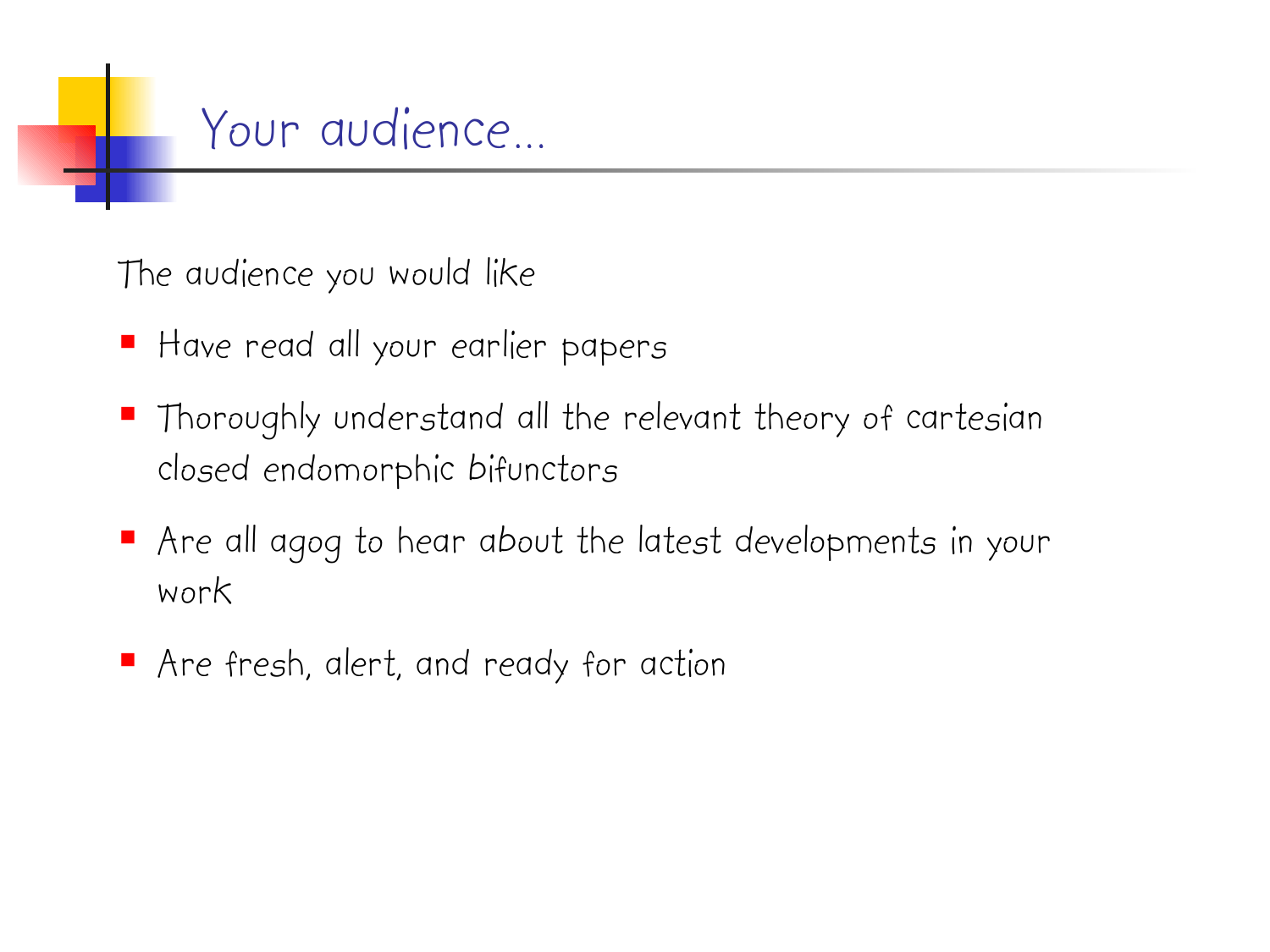Your actual audience…

The audience you get

- Have never heard of you
- Have heard of bifunctors, but wish they hadn't
- Have just had lunch and are ready for a doze

Your mission is to

# WAKE THEM UP

And make them glad they did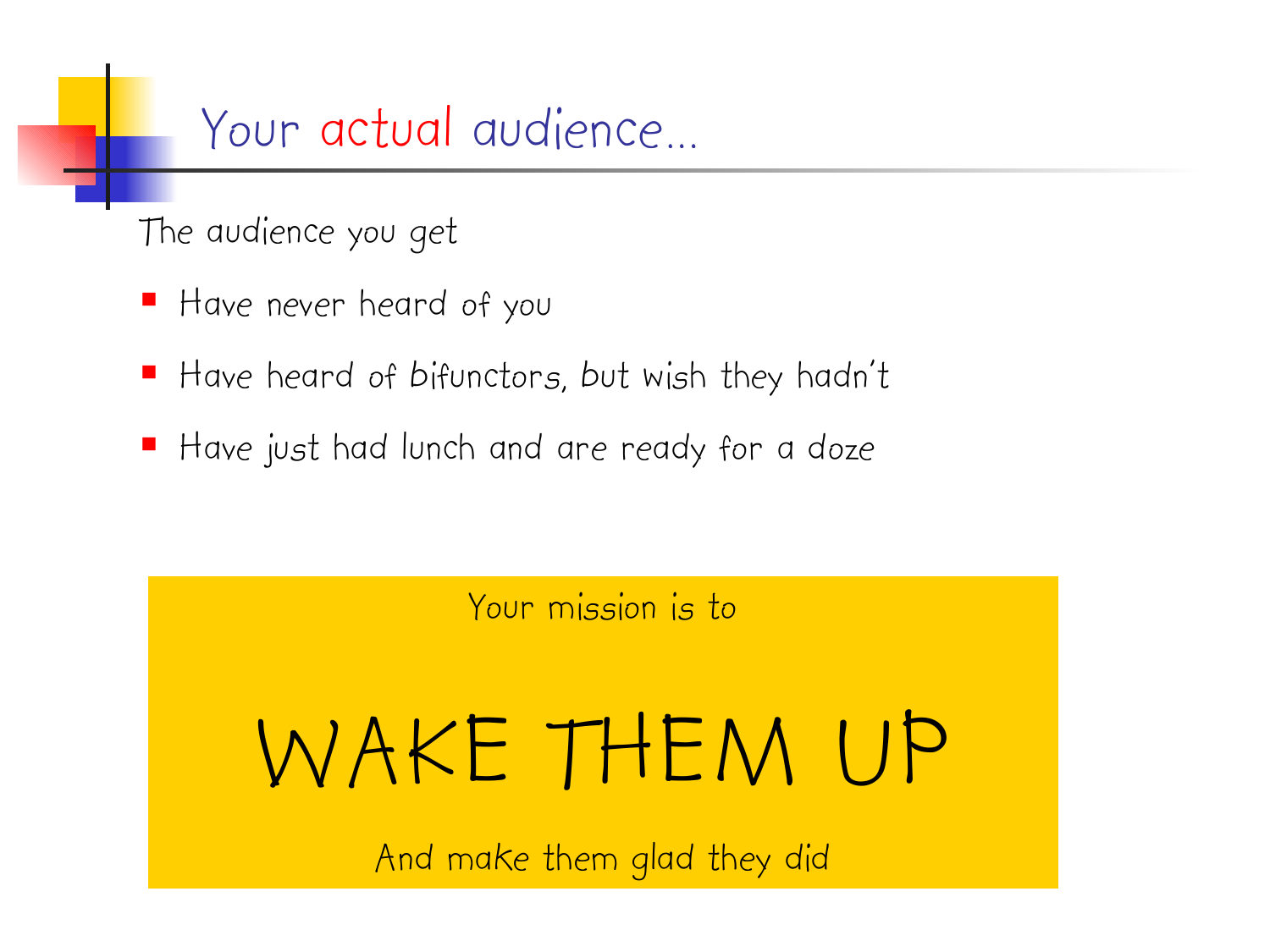

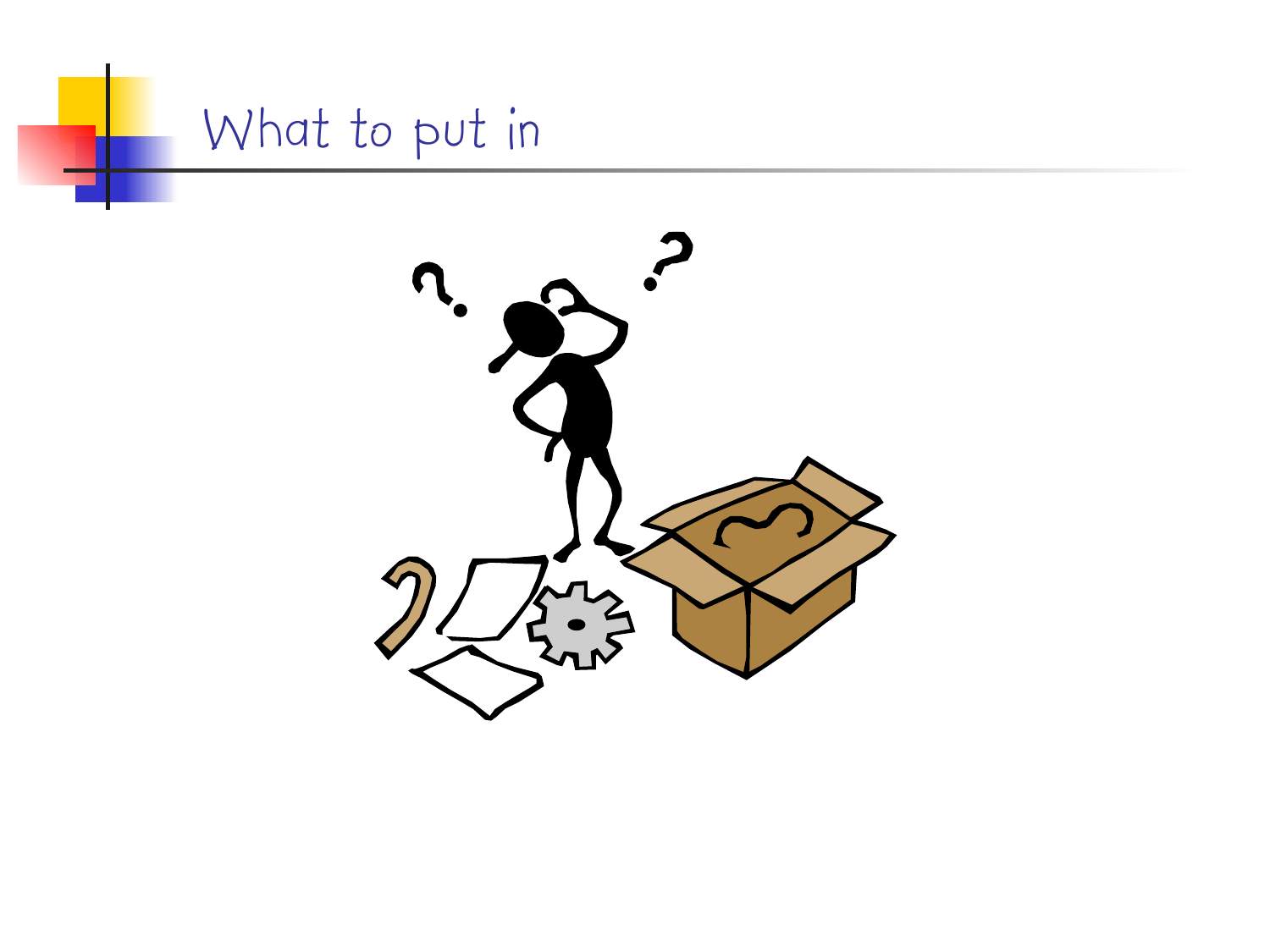

- 1. Motivation (20%)
- 2. Your key idea (80%)
- 3. There is no 3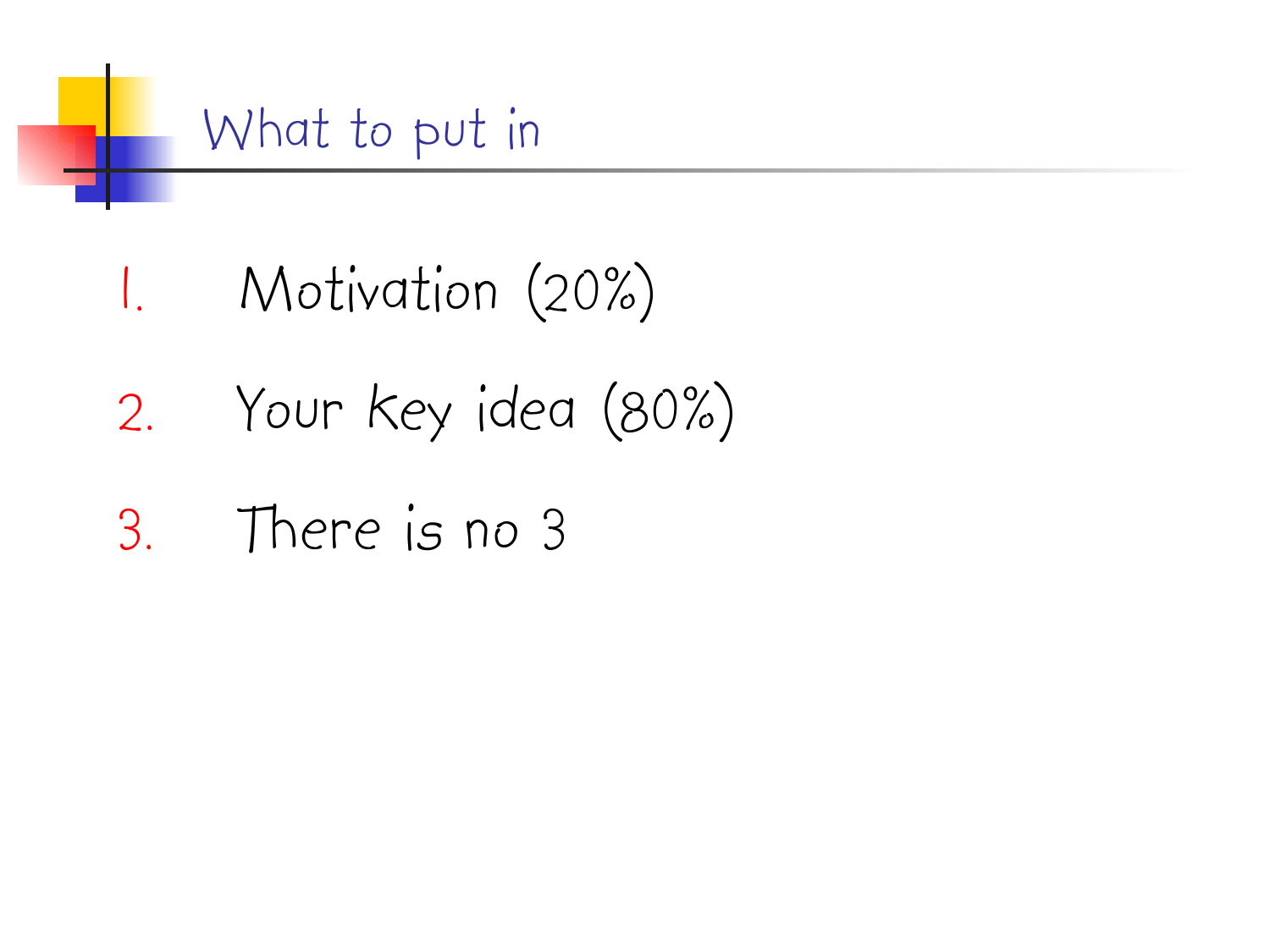#### Motivation

You have 2 minutes to engage your audience before they start to doze

- Why should I tune into this talk?
- What is the problem?
- Why is it an interesting problem?

Example: Java class files are large (brief figures), and get sent over the network. Can we use language-aware compression to shrink them?

Example: synchronisation errors in concurrent programs are a nightmare to find. I'm going to show you a type system that finds many such errors at compile time.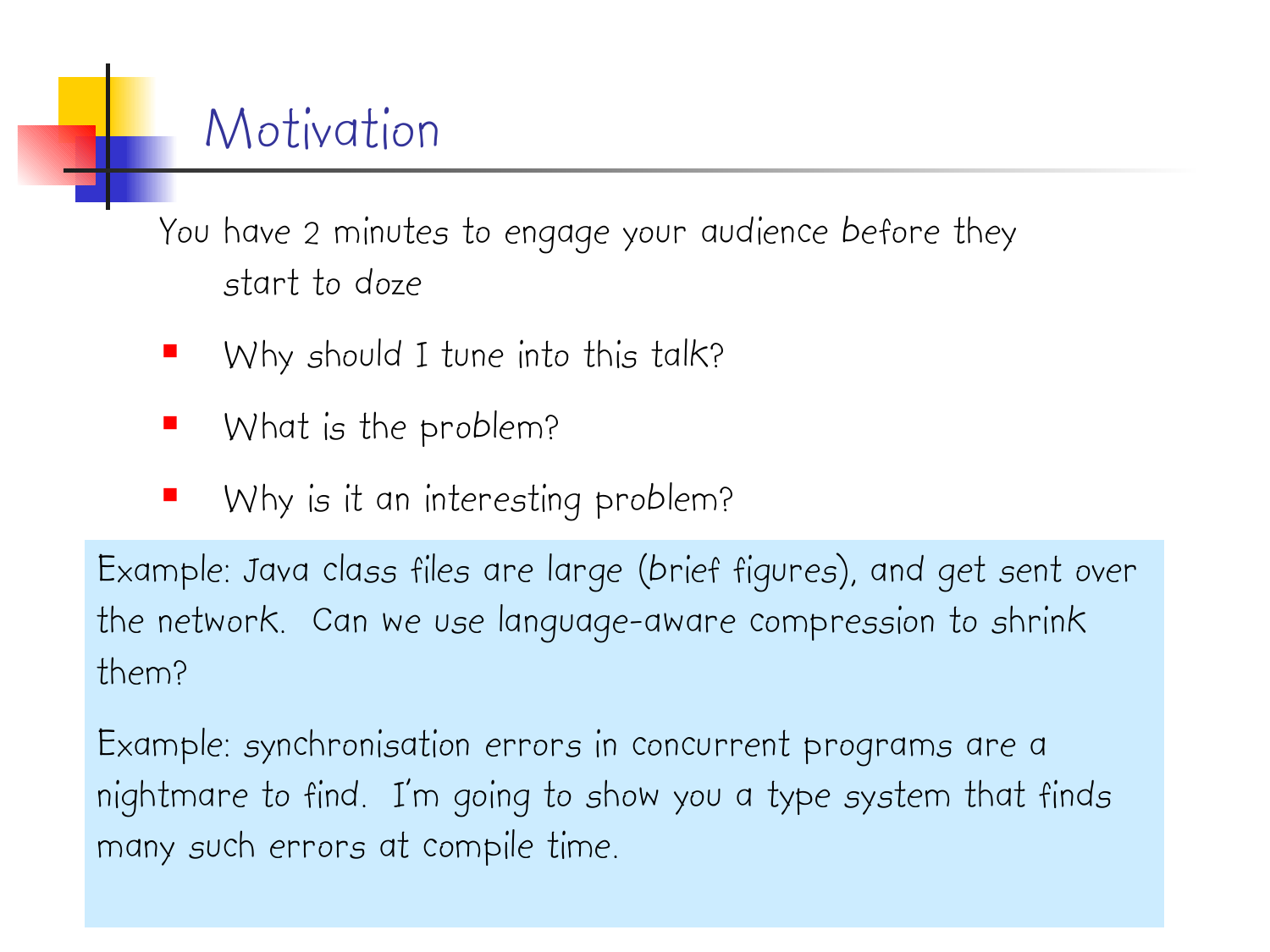

If the audience remembers only one thing from your talk, what should it be?

- You must identify a key idea. "What I did this summer" is No Good.
- Be specific. Don't leave your audience to figure it out for themselves.
- Be absolutely specific. Say "If you remember nothing else, remember this."
- Organise your talk around this specific goal. Ruthlessly prune material that is irrelevant to this goal.

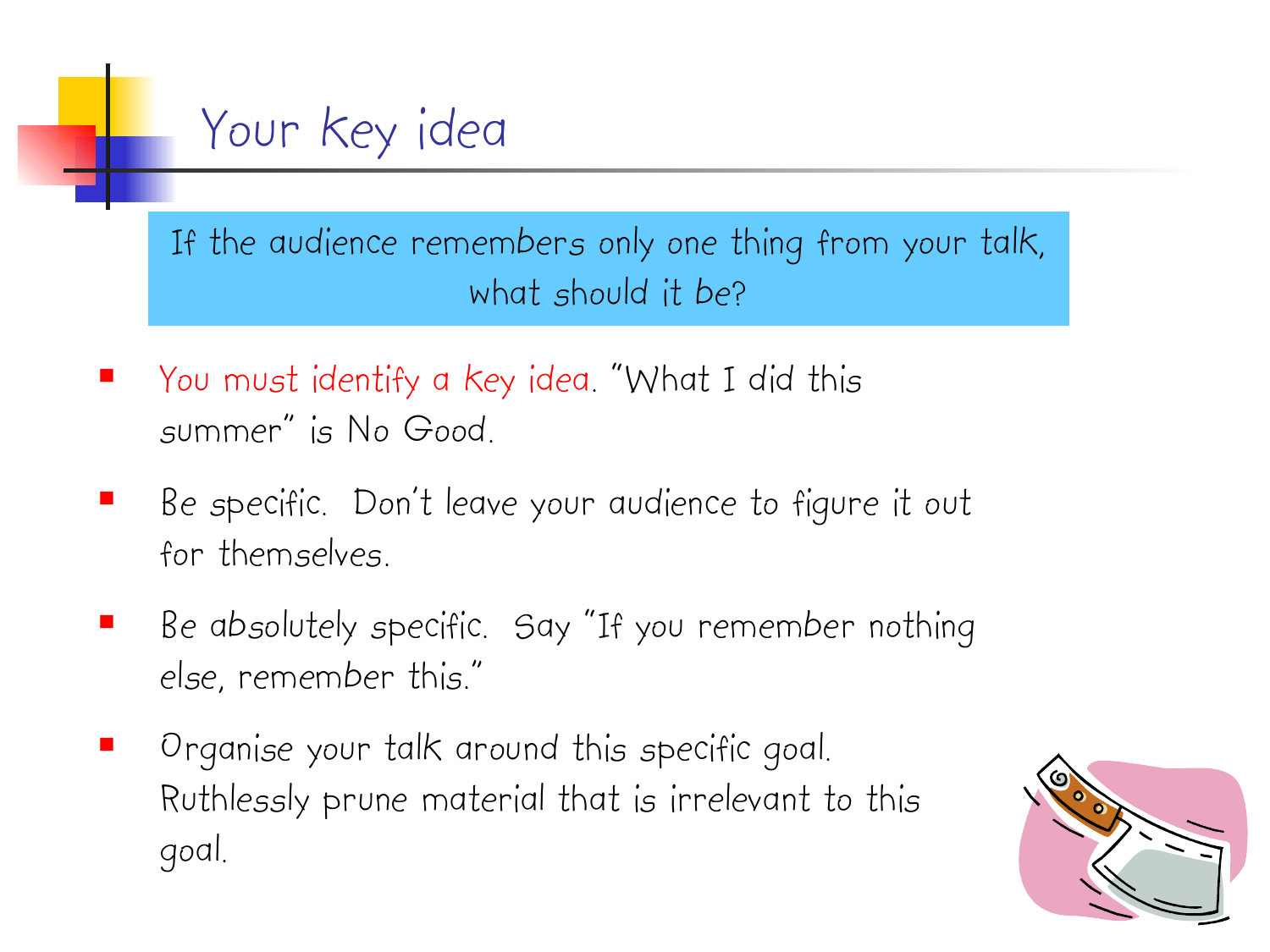

- Avoid shallow overviews at all costs
- Cut to the chase: the technical "meat"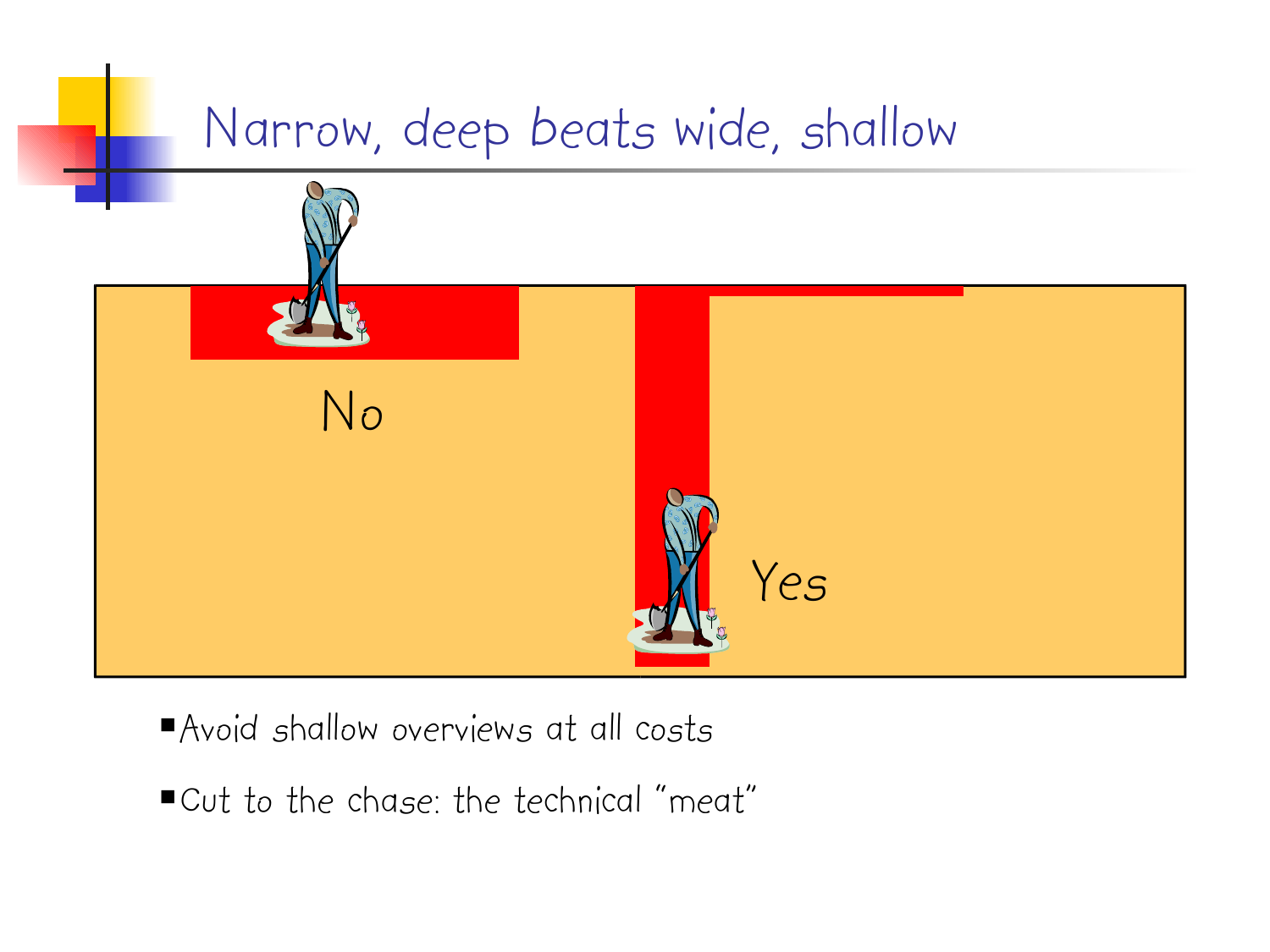

# Examples are your main weapon

- To motivate the work
- To convey the basic intuition
- $\blacksquare$  To illustrate The Idea in action
- **T** To show extreme cases
- To highlight shortcomings

When time is short, omit the general case, not the example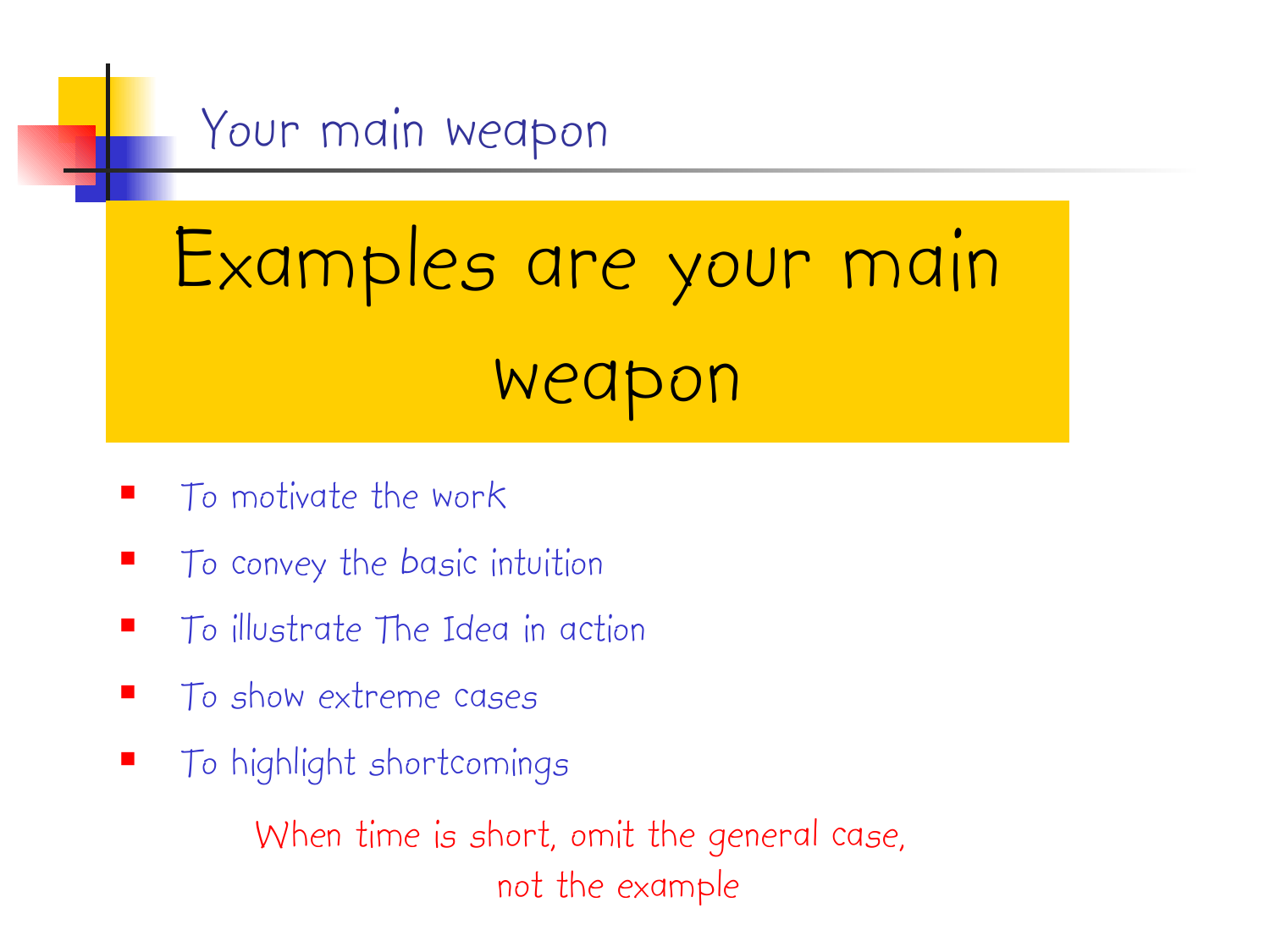Exceptions in Haskell?

Exceptions are to do with control flow There is no control flow in a lazy functional program

Solution 1: use data values to carry exceptions

```
data Maybe a = Nothing
               | Just a
lookup :: Name -> Dictionary -> Maybe Address
```
Often this is Just The Right Thing [Spivey 1990, Wadler "list of successes"]

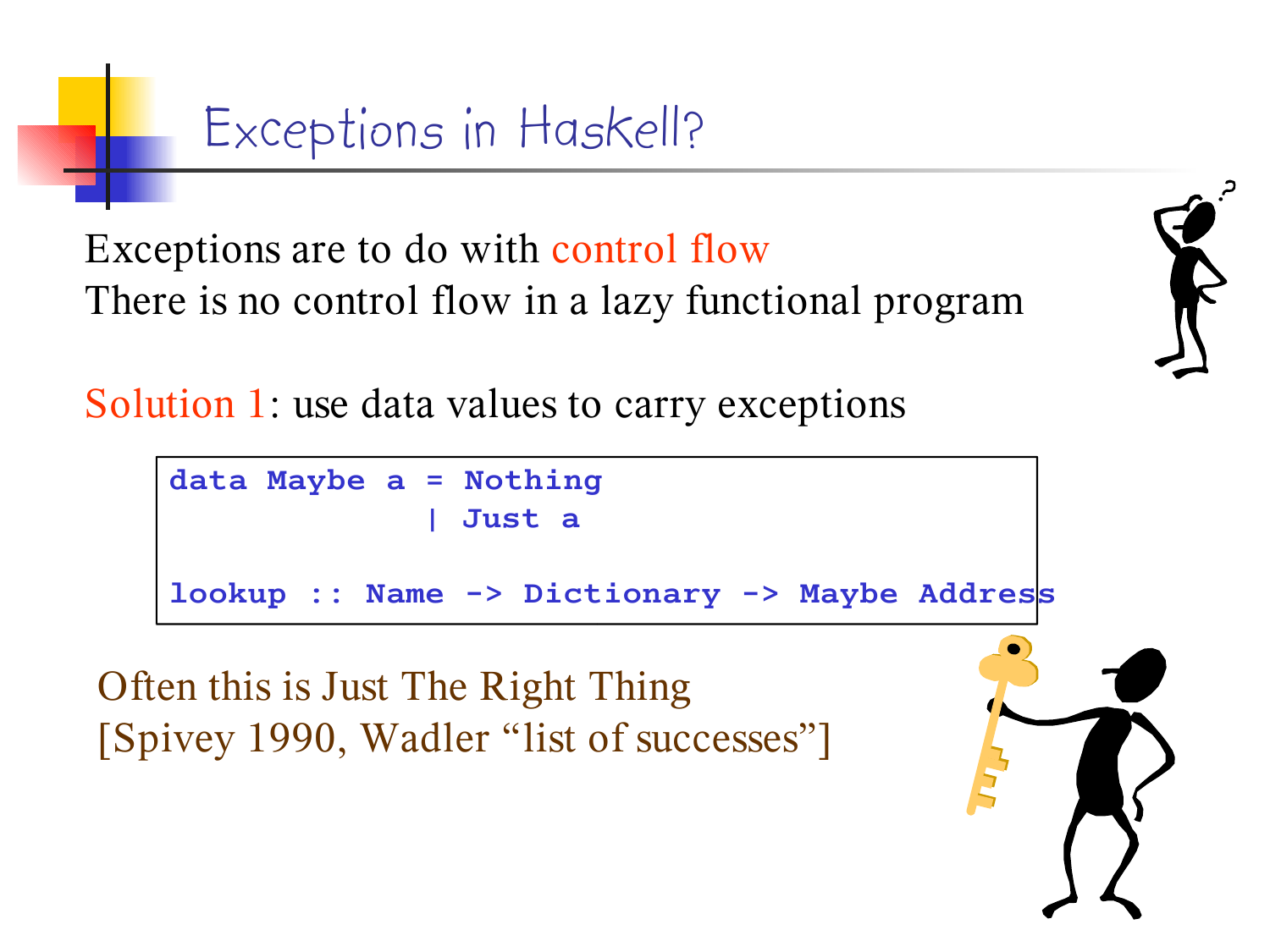

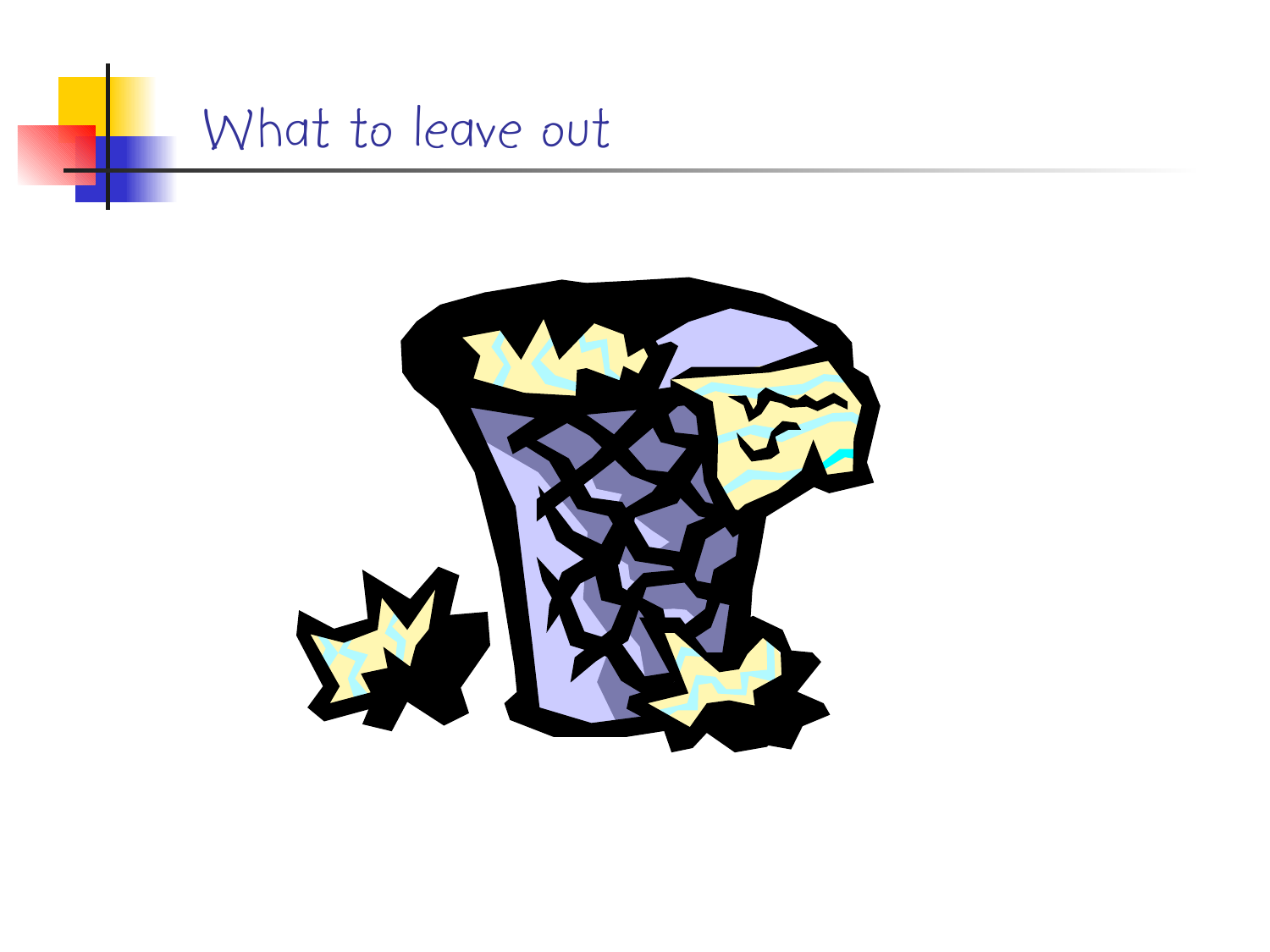## Outline of my talk

- Background
- **The FLUGOL system**
- **Shortcomings of FLUGOL**
- **•** Overview of synthetic epimorphisms
- $\blacksquare$   $\pi$ -reducible decidability of the pseudo-curried fragment under the Snezkovwski invariant in FLUGOL
- Benchmark results
- Related work
- Conclusions and further work

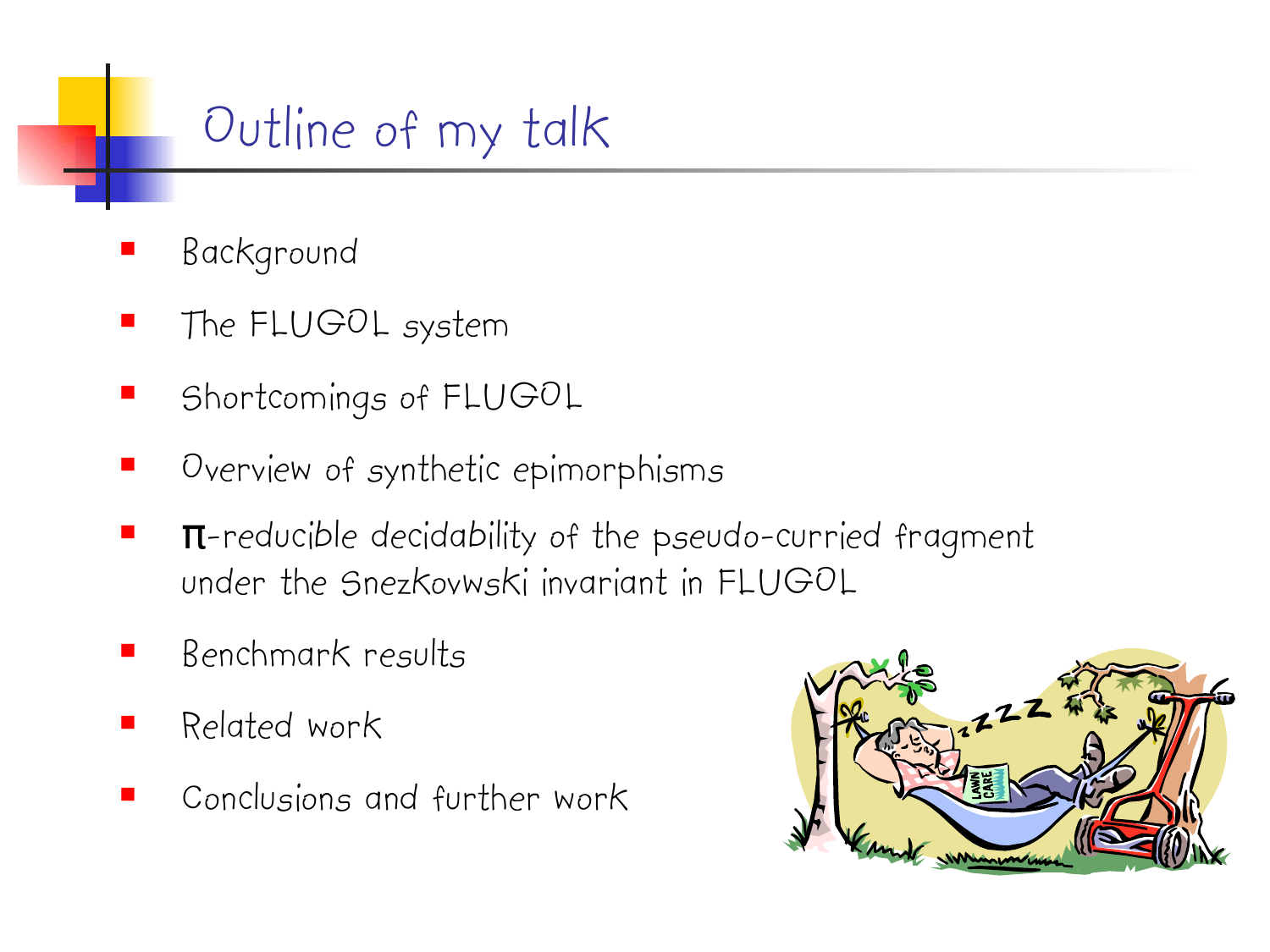## No outline!

"Outline of my talk": conveys near zero information at the start of your talk

- But maybe put up an outline for orientation after your motivation
- …and signposts at pause points during the talk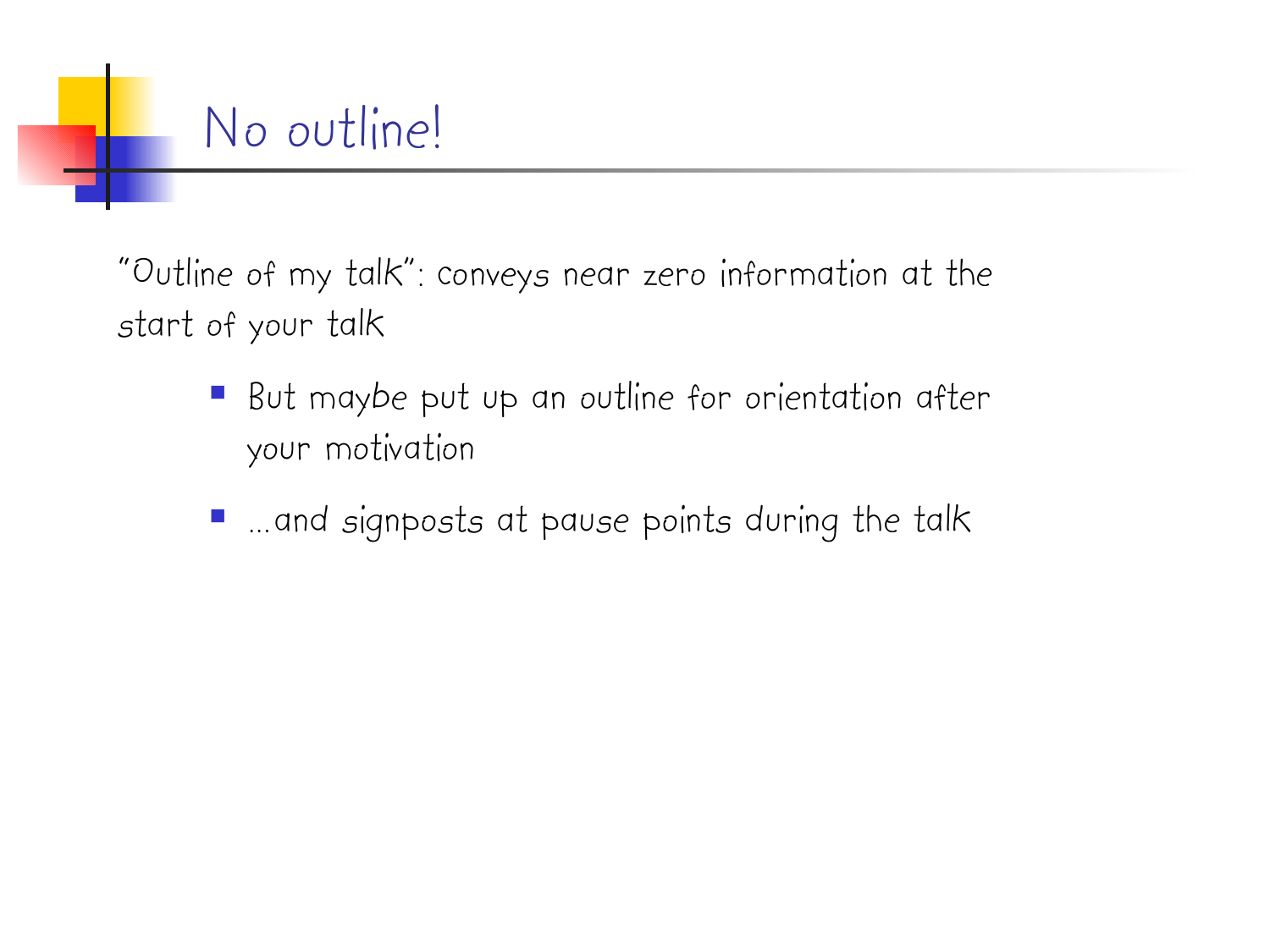#### Related work

- [PMW83] The seminal paper
- [SPZ88] First use of epimorphisms
- [PN93] Application of epimorphisms to wibblification
- [BXX98] Lacks full abstraction
- [XXB99] Only runs on Sparc, no integration with GUI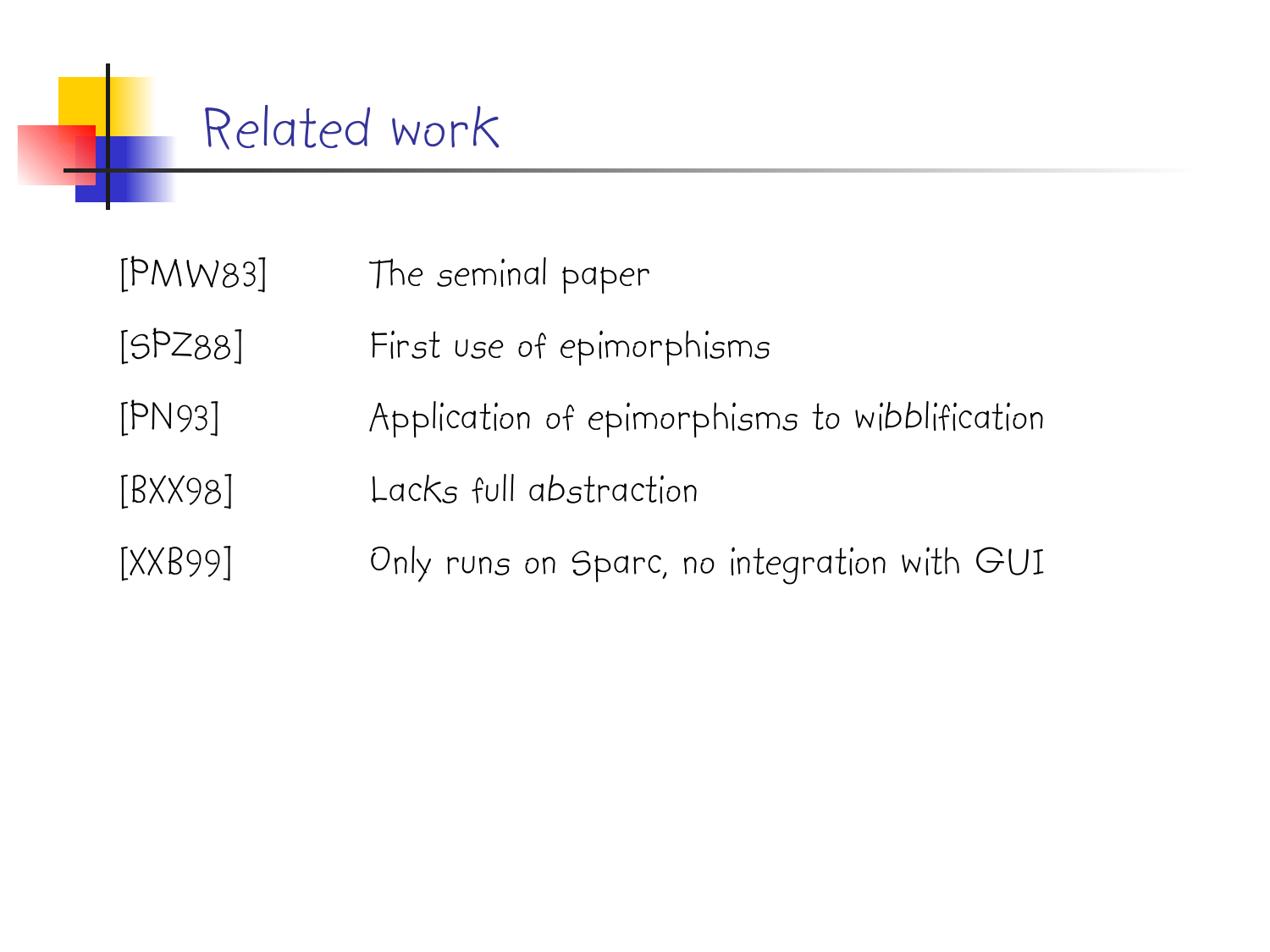## Do not present related work

#### But

- You absolutely must know the related work; respond readily to questions
- Acknowledge co-authors (title slide), and pre-cursors (as you go along)
- Do not disparage the opposition
	- X's very interesting work does Y; I have extended it to do Z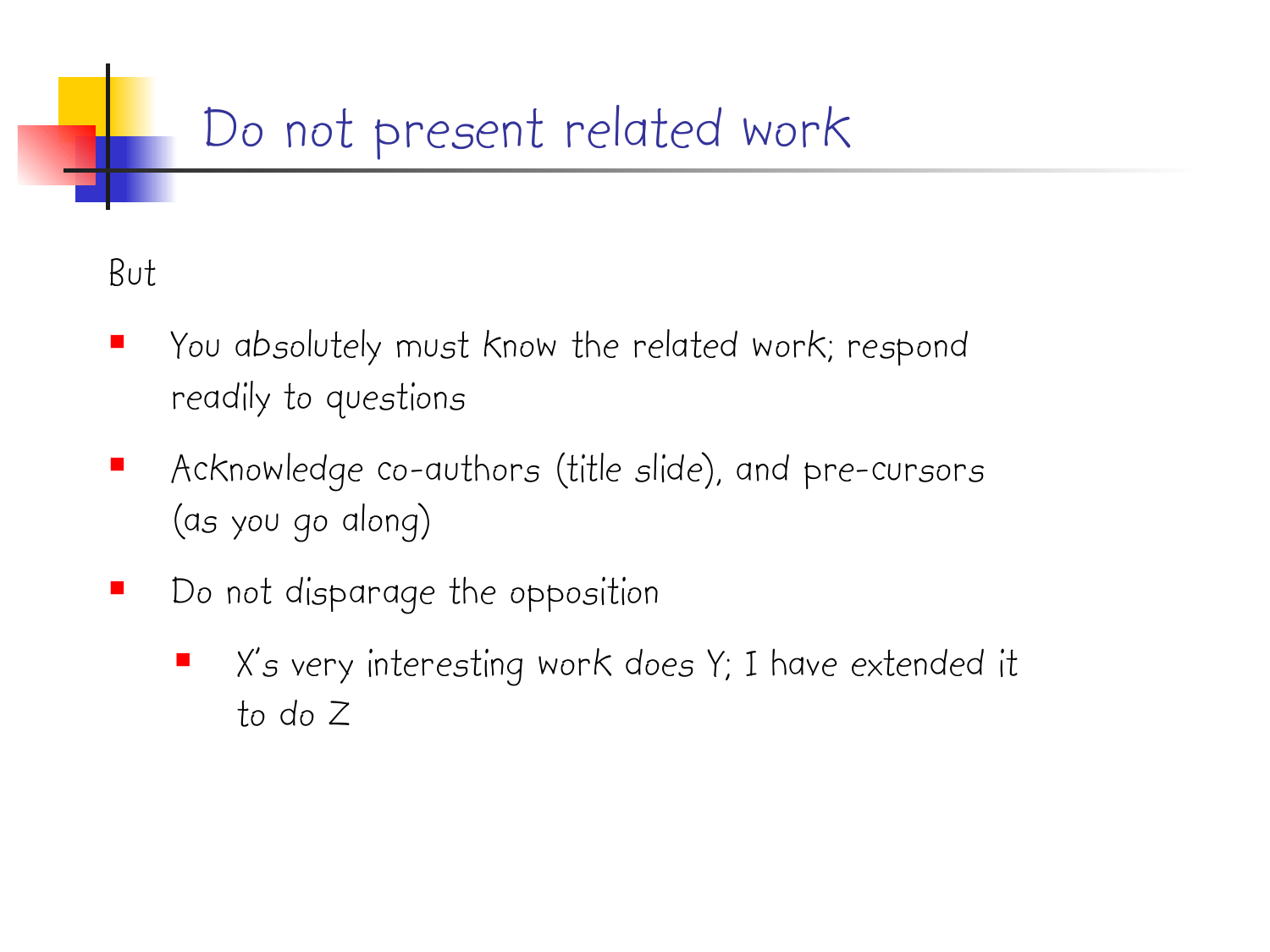

$$
\frac{\Gamma \cup \{x : \tau\} \vdash e : \tau'}{\Gamma \vdash k : \tau_k} \qquad \frac{\Gamma \cup \{x : \tau\} \vdash e : \tau'}{\Gamma \vdash \lambda x.e : \tau \to \tau'} \qquad \frac{\Gamma \vdash e_1 : \text{ST } \tau \circ \tau \qquad \Gamma \vdash e_2 : \tau \to \text{ST } \tau \circ \tau'}{\Gamma \vdash e_1 \rightarrow \text{Per} \cdot e_2 : \text{ST } \tau \circ \tau'}
$$
\n
$$
\frac{\Gamma \vdash e : \tau}{\Gamma \vdash \text{returnsST } e : \text{ST } \tau \circ \tau} \qquad \frac{\Gamma \vdash e : \tau}{\Gamma \vdash \text{newVar } e : \text{ST } \tau \circ (\text{MutVar } \tau \circ \tau)} \qquad \frac{\Gamma \vdash e : \text{MutVar } \tau \circ \tau}{\Gamma \vdash \text{readVar } e : \text{ST } \tau \circ \tau}
$$
\n
$$
\frac{\Gamma \vdash e_1 : \text{MutVar } \tau \circ \tau \qquad \Gamma \vdash e_2 : \tau}{\Gamma \vdash \text{writeVar } e_1 e_2 : \text{ST } \tau \circ \text{Unit}} \qquad \frac{\Gamma \vdash e : \text{ST } \alpha \circ \tau}{\Gamma \cup \{x : \forall \alpha_i \cdot \tau\} \vdash x : \tau[\tau_i/\alpha_i]}
$$
\n
$$
\frac{\Gamma \vdash e : \tau' \to \tau \qquad \Gamma \vdash e' : \tau'}{\Gamma \vdash e e' : \tau} \qquad \frac{\Gamma \vdash e : \text{ST } \alpha \circ \tau}{\Gamma \vdash \text{runsT } e : \tau} \alpha \circ \notin FV(\Gamma, \tau)
$$
\n
$$
\frac{\forall j. \Gamma \cup \{x_i : \tau_i\}_i \vdash e_j : \tau_j \qquad \Gamma \cup \{x_i : \forall \alpha_{j_i} \cdot \tau_i\}_i \vdash e' : \tau'}{\Gamma \vdash \text{let } \{x_i = e_i\}_i \text{ in } e' : \tau'} \qquad \alpha_{j_i} \in FV(\tau_i) - FV(\Gamma)
$$

Figure 1. Typing Rules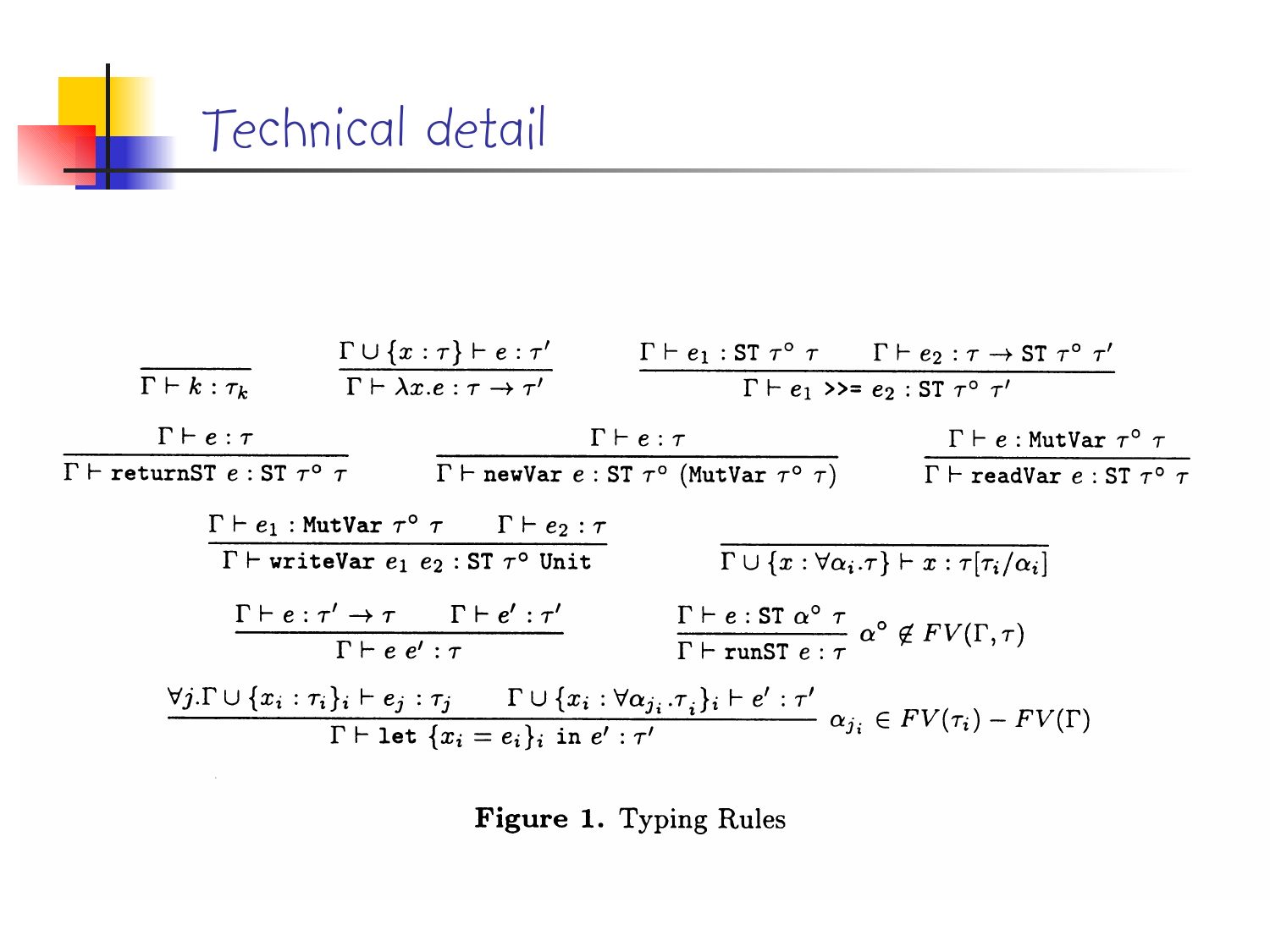

 Even though every line is drenched in your blood and sweat, dense clouds of notation will send your audience to sleep

 Present specific aspects only; refer to the paper for the details



 By all means have backup slides to use in response to questions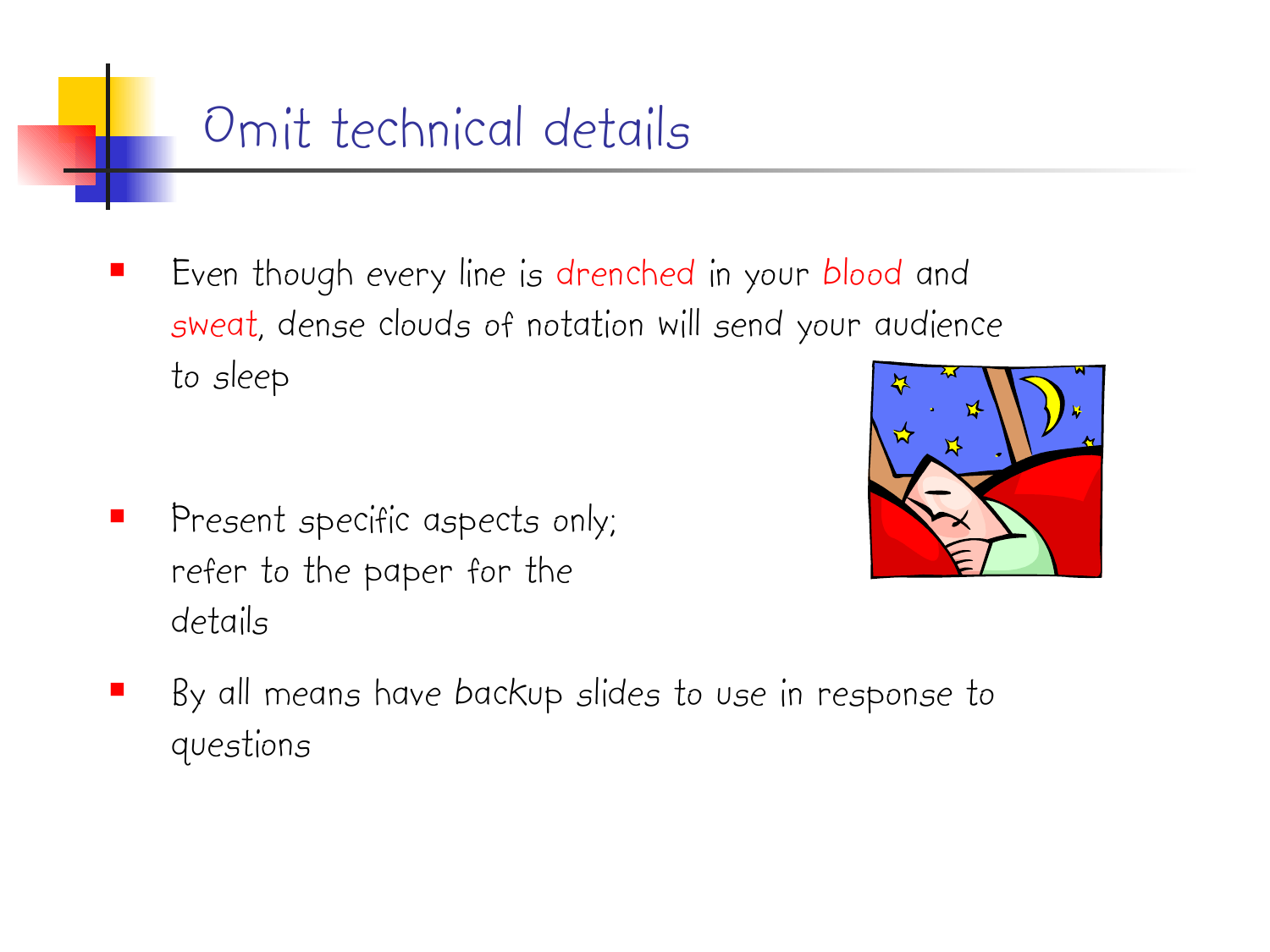

- "I didn't have time to prepare this talk properly"
- "My computer broke down, so I don't have the results I expected"
- **I** "I don't have time to tell you about this"
- "I don't feel qualified to address this audience"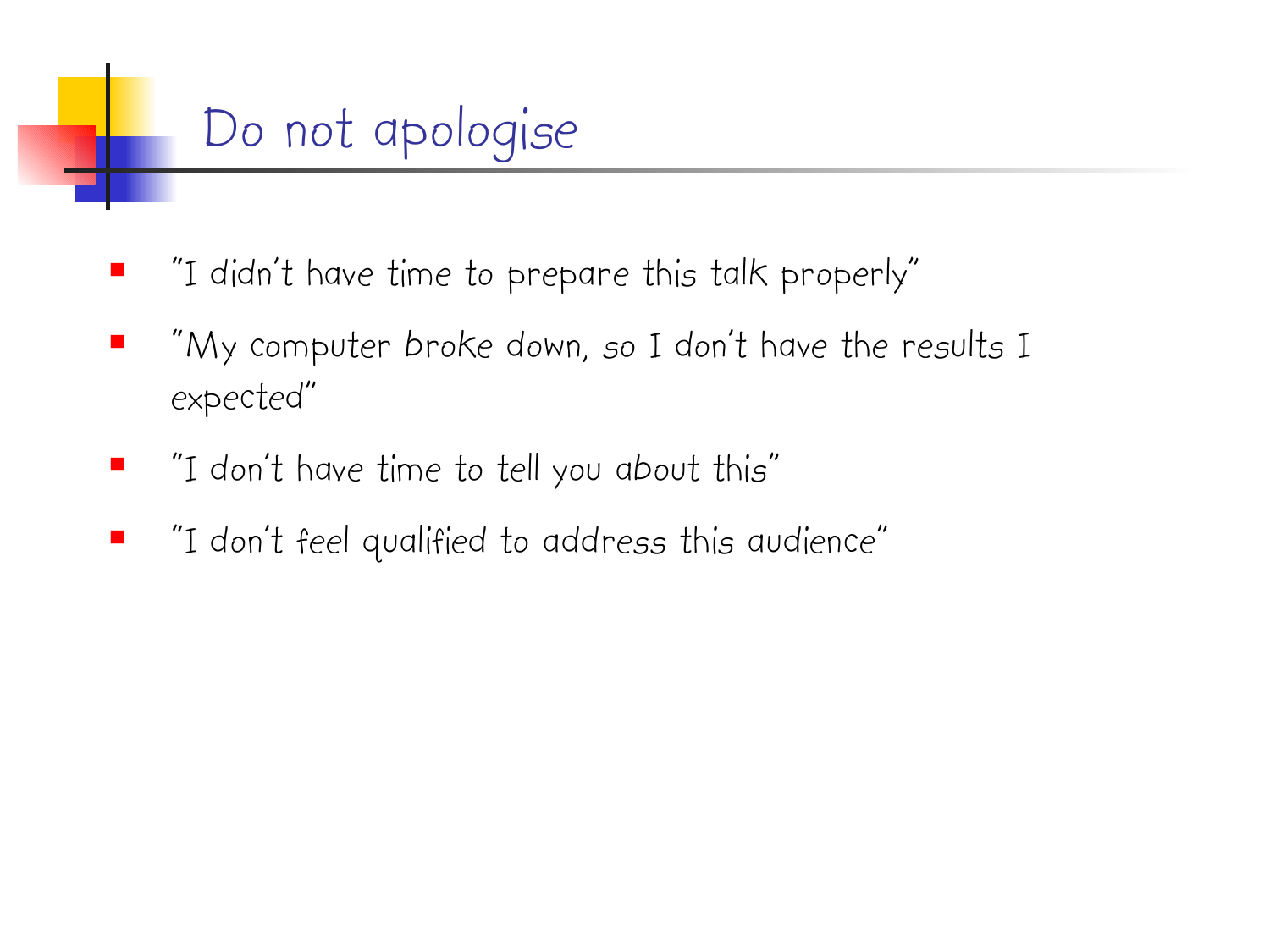

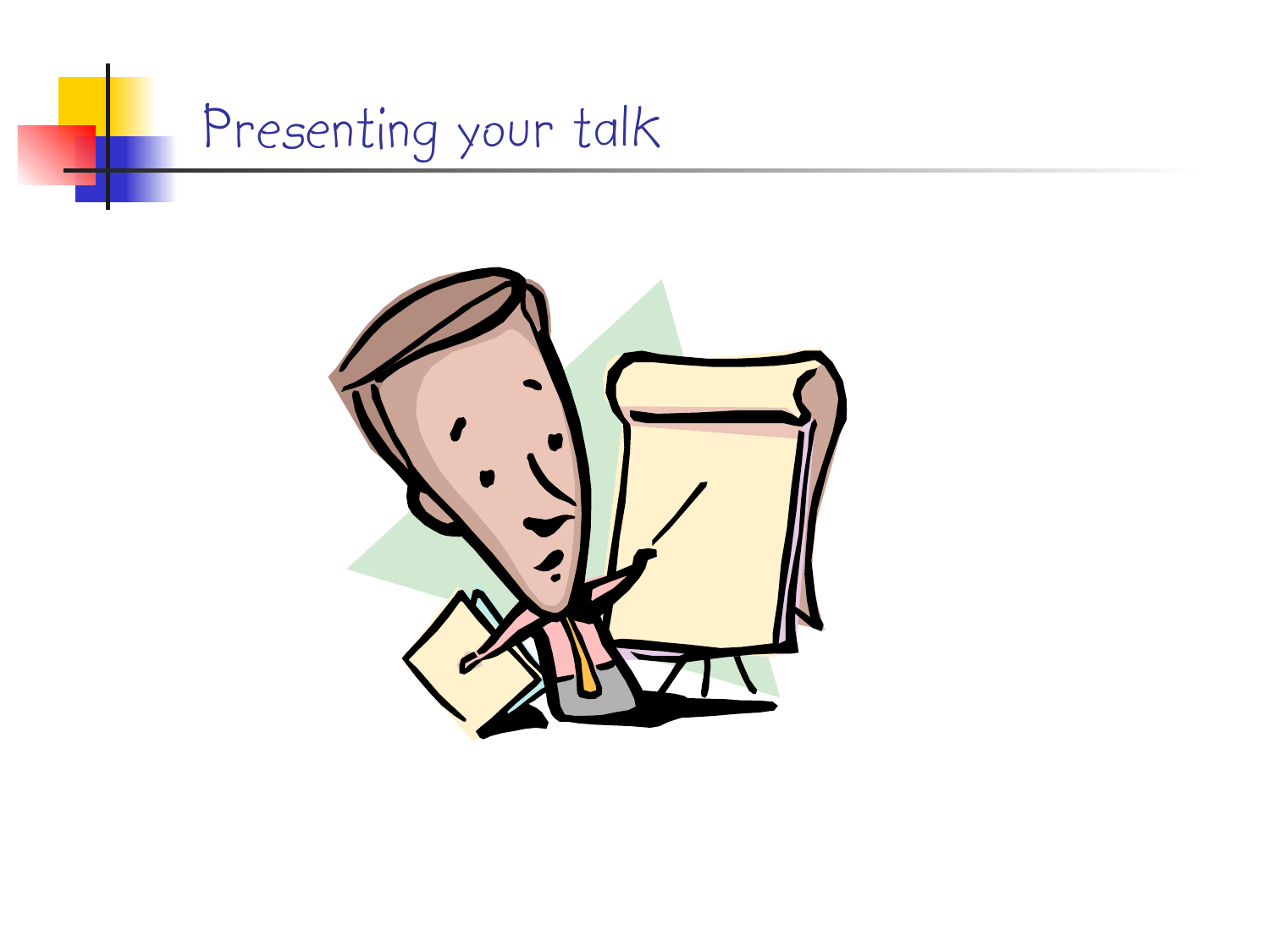(…or at least, polish it then)

Your talk absolutely must be fresh in your mind

- Ideas will occur to you during the conference, as you obsess on your talk during other people's presentations
- Do not use typeset slides, unless you have a laptop too
- Handwritten slides are fine
	- Use permanent ink
	- Get an eraser: toothpaste does not work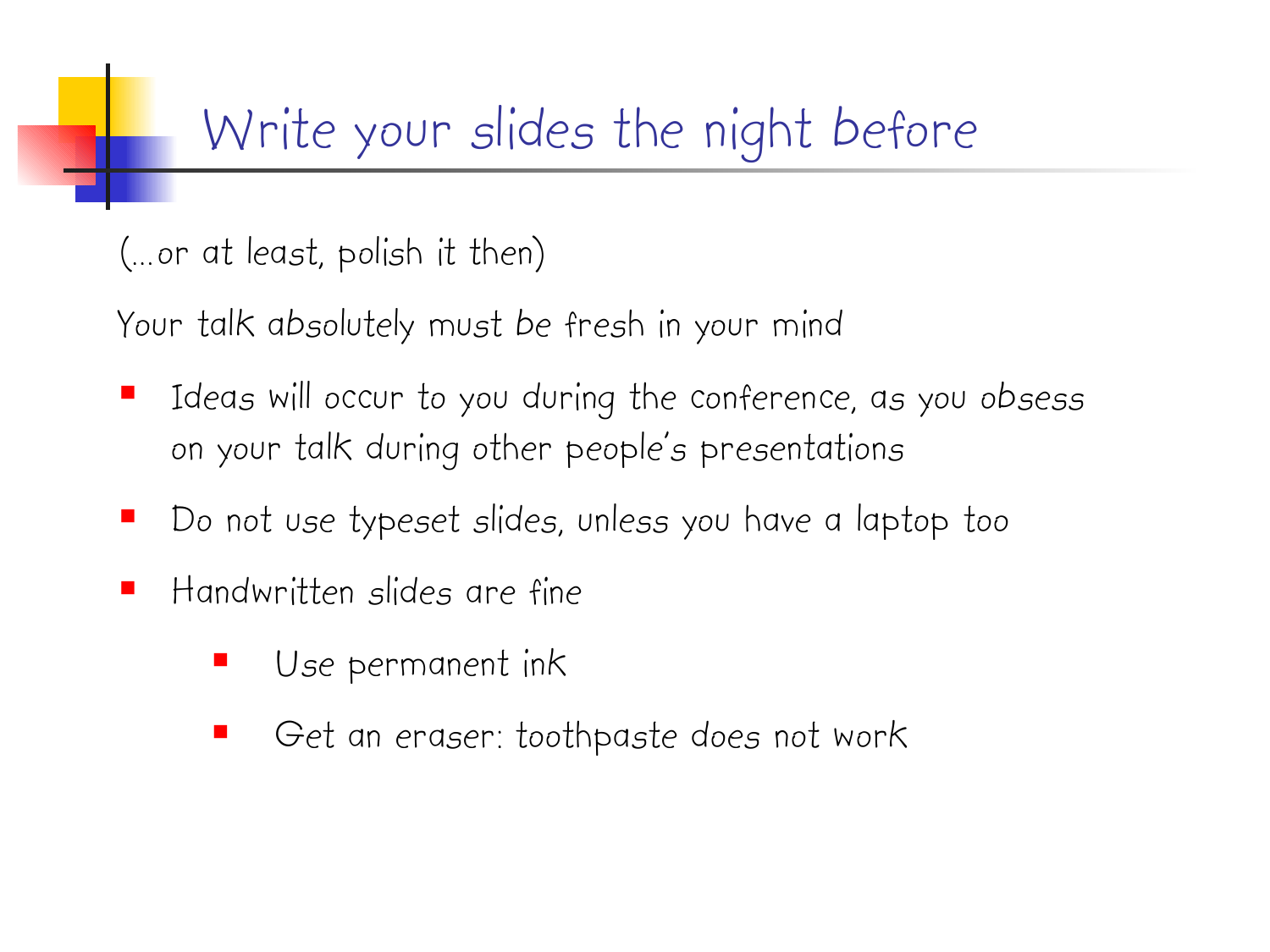![](_page_26_Picture_0.jpeg)

By far the most important thing is to

# be enthusiastic

![](_page_26_Picture_3.jpeg)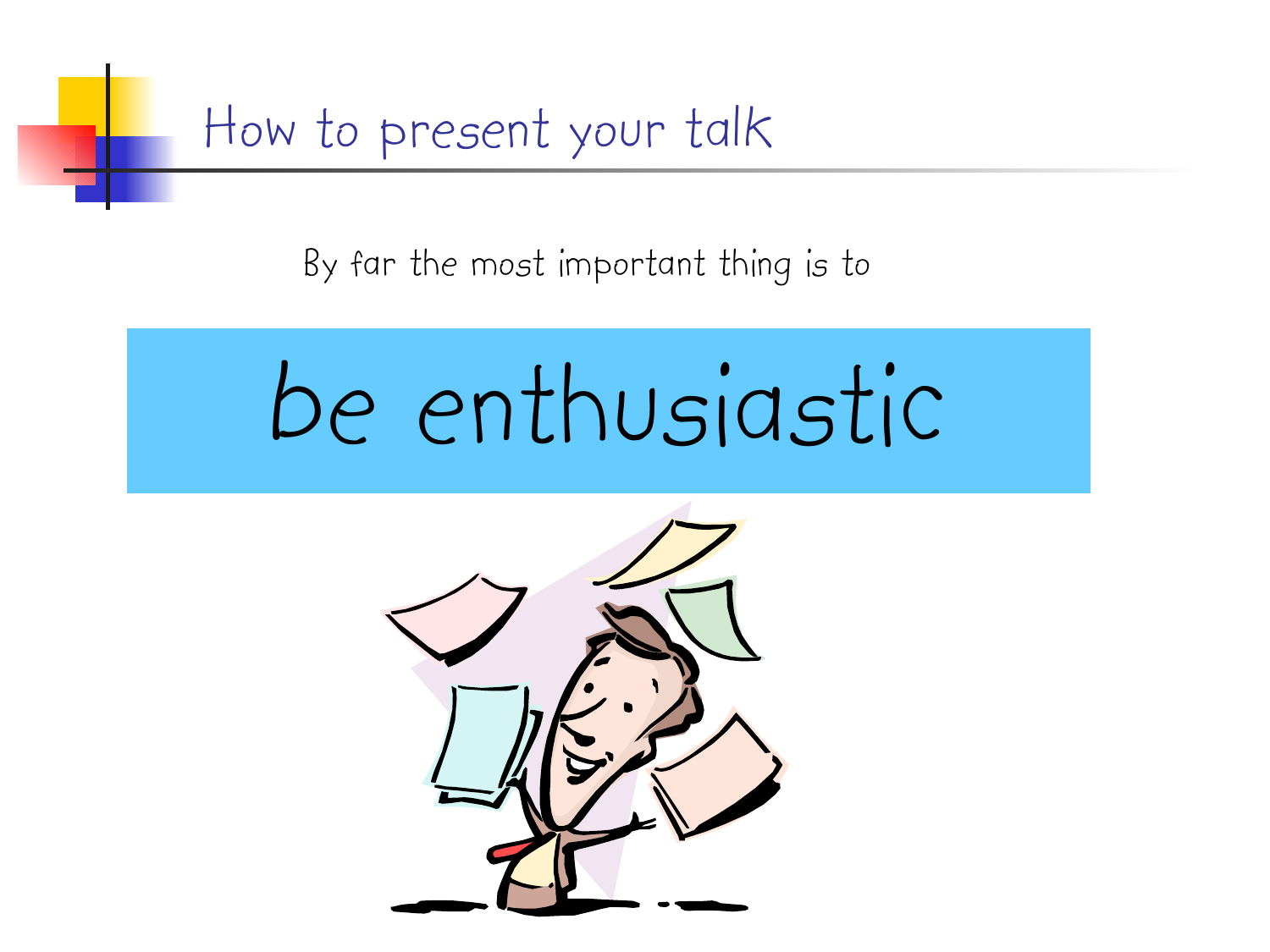![](_page_27_Picture_0.jpeg)

- If you do not seem excited by your idea, why should the audience be?
- **I** It wakes 'em up
- **Enthusiasm makes people dramatically more receptive**
- **If gets you loosened up, breathing, moving around**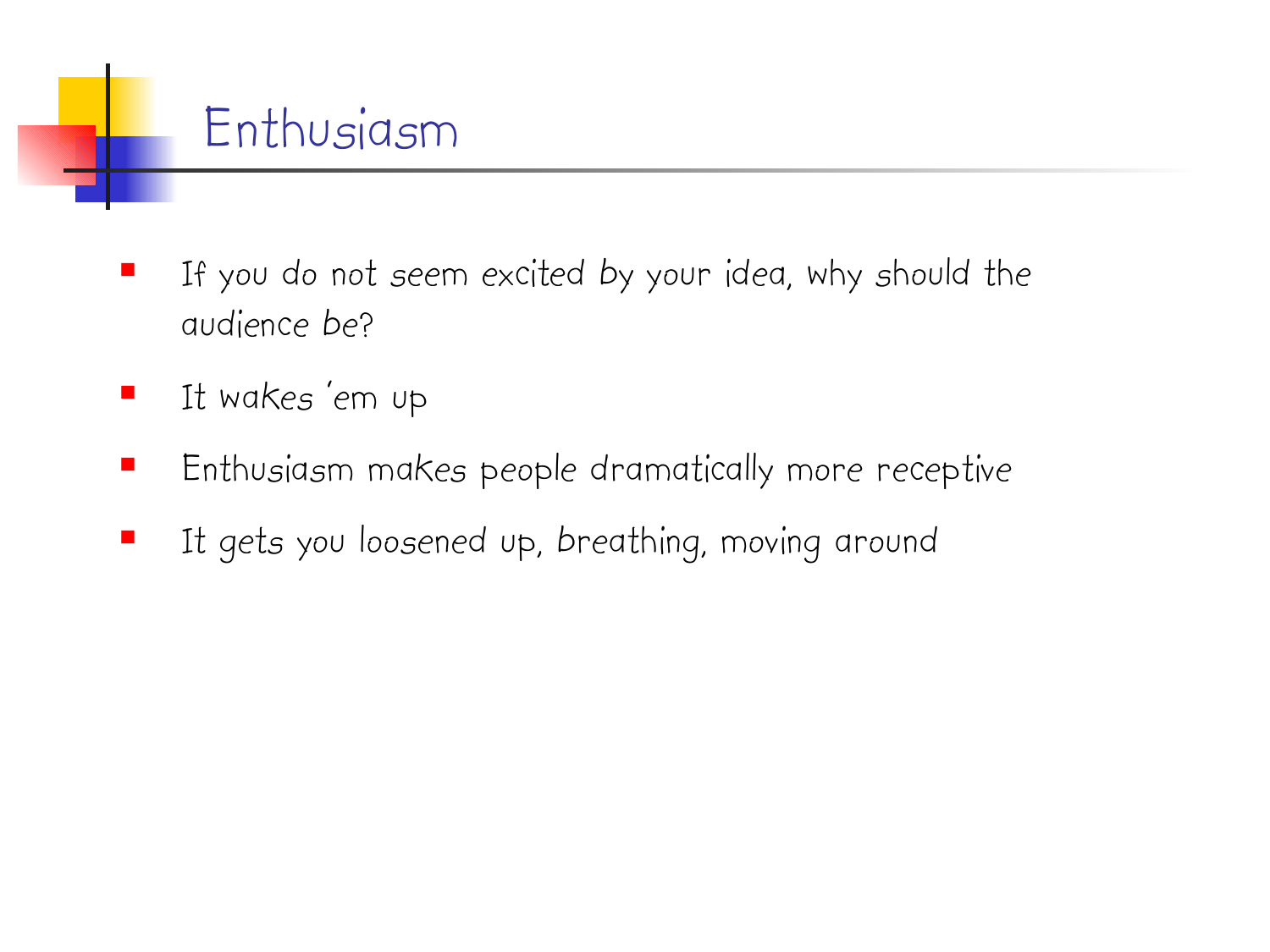![](_page_28_Picture_0.jpeg)

If you are anything like me, you will experience apparentlysevere pre-talk symptoms

- **Inability to breathe**
- **I** Inability to stand up (legs give way)
- $\blacksquare$  Inability to operate brain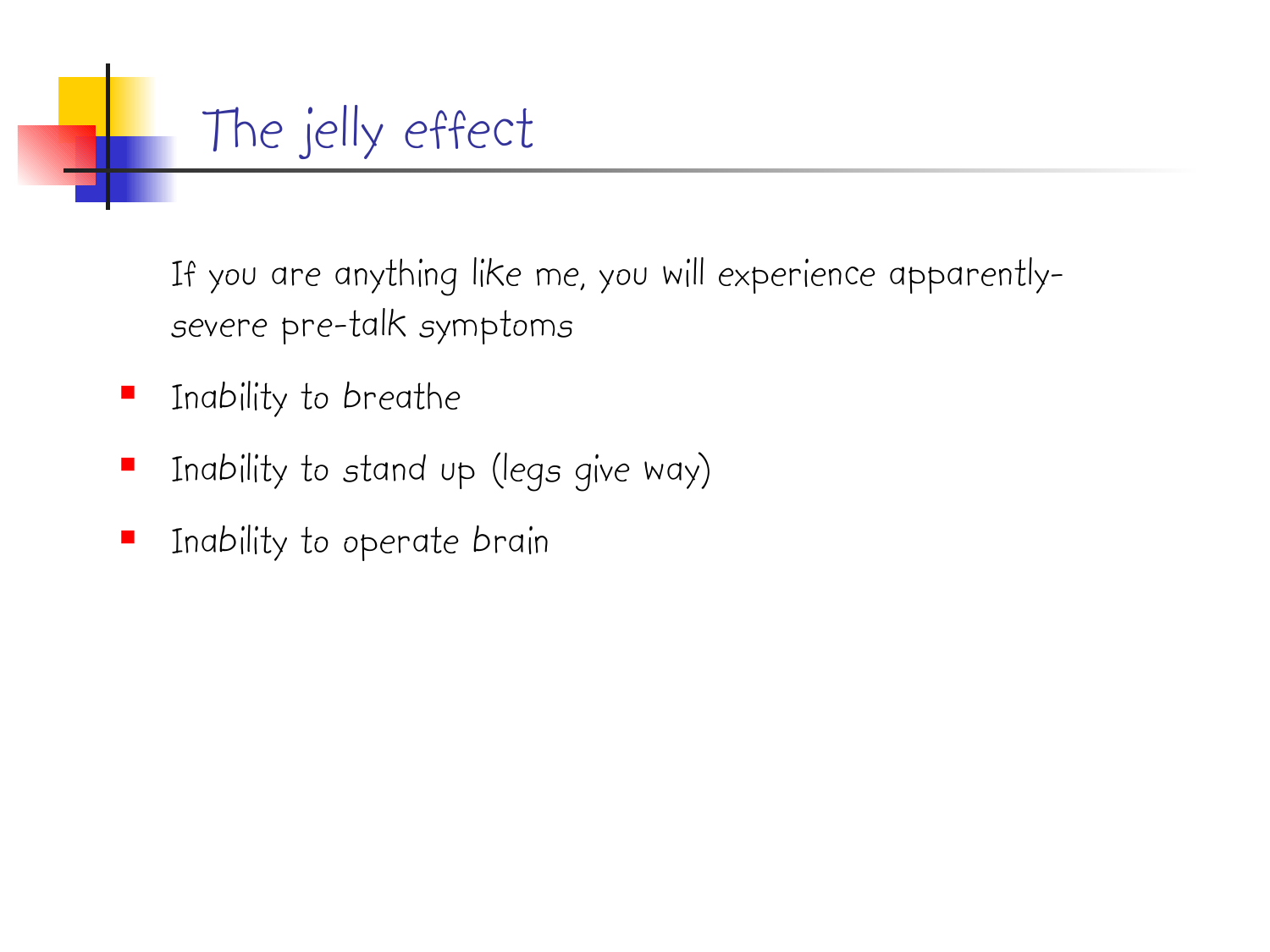#### What to do about it

- Deep breathing during previous talk
- Script your first few sentences precisely (=> no brain required)
- Move around a lot, use large gestures, wave your arms, stand on chairs
- Go to the loo first

You are not a wimp. Everyone feels this way.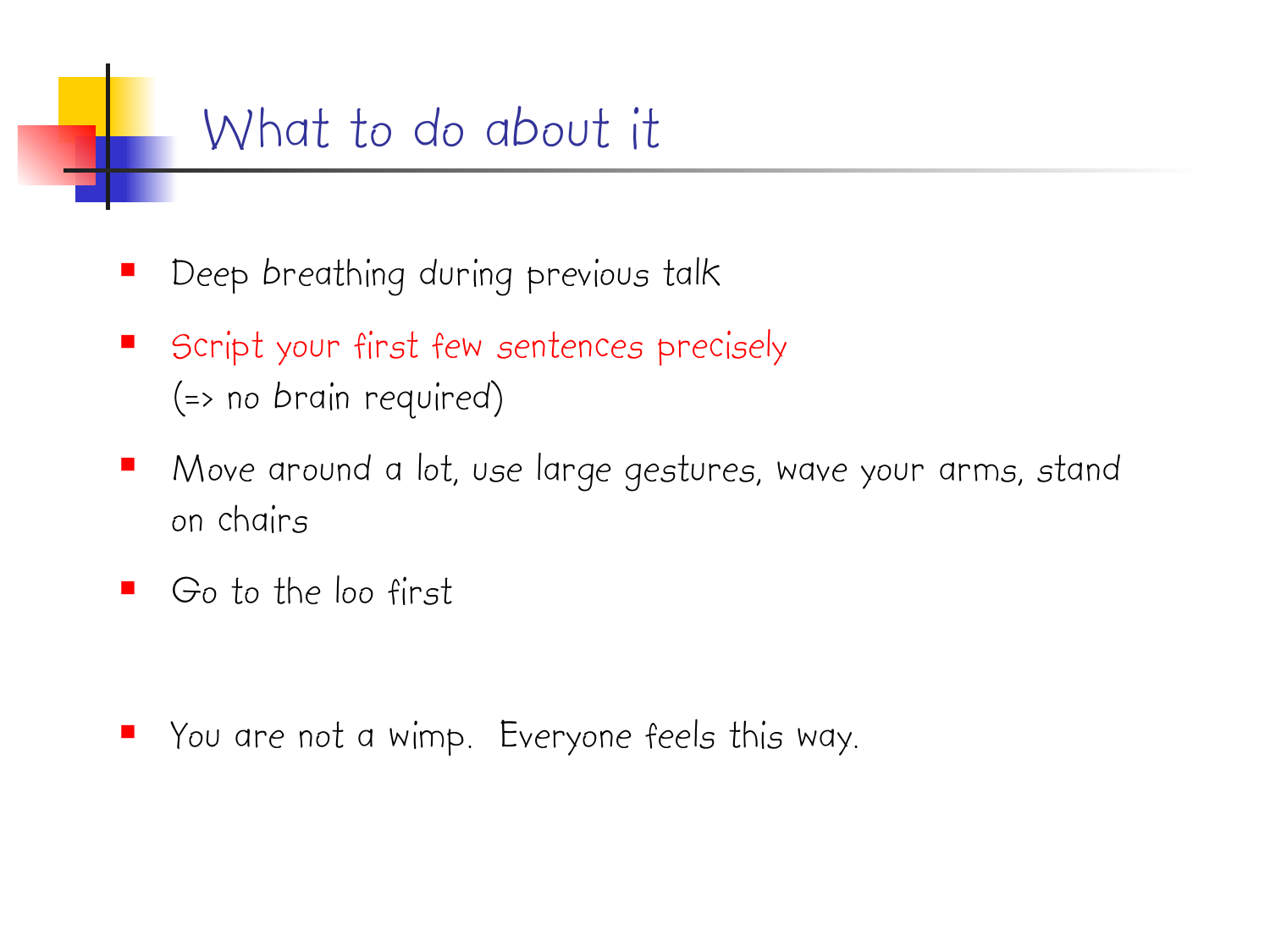## Being seen, being heard

- Point at the screen, not at the overhead projector
- Speak to someone at the back of the room, even if you have a microphone on
- **•** Make eye contact; identify a nodder, and speak to him or her (better still, more than one)
- Watch audience for questions…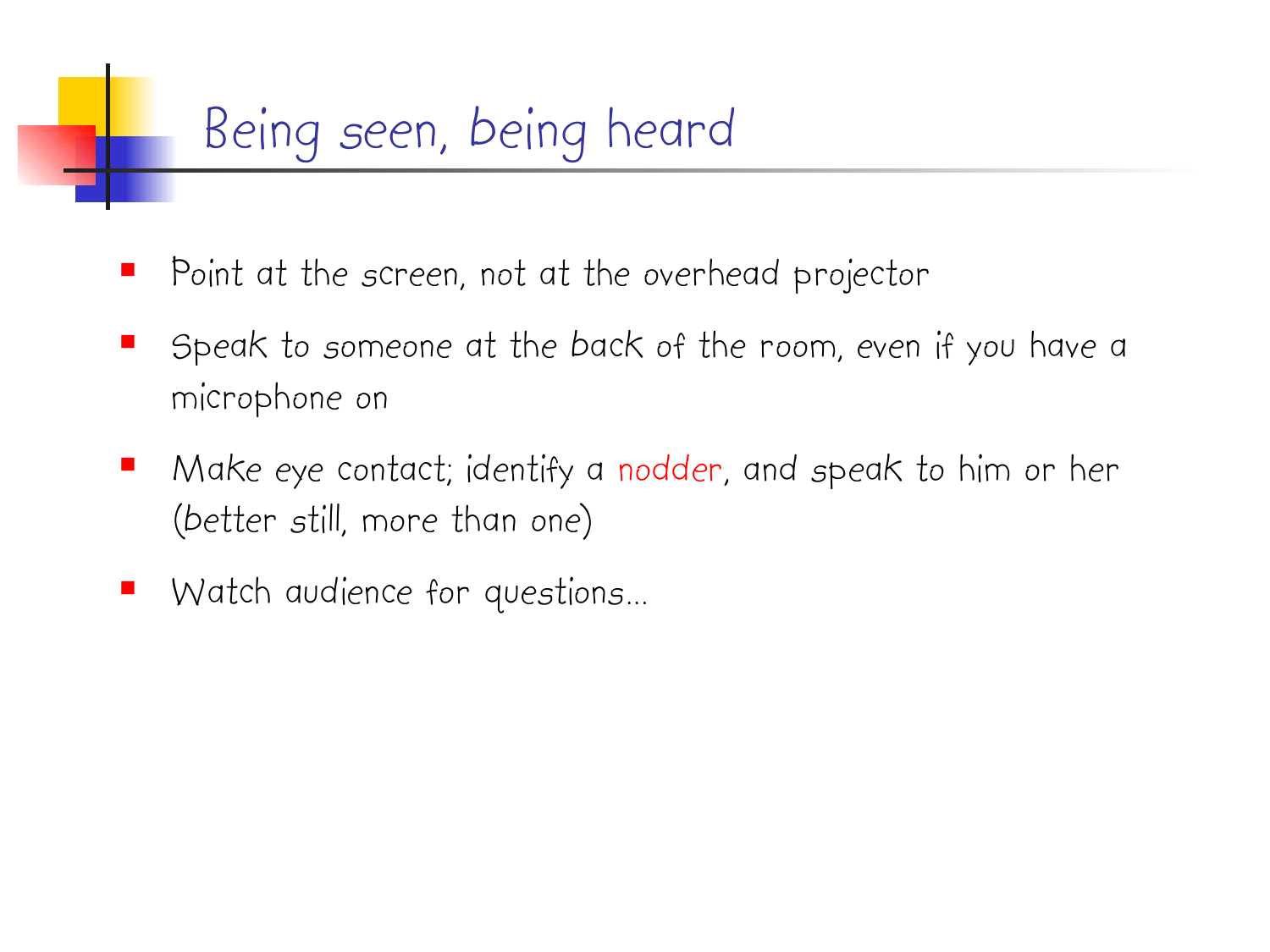![](_page_31_Picture_0.jpeg)

- Questions are not a problem
- Questions are a golden golden golden opportunity to connect with your audience
- Specifically encourage questions during your talk: pause briefly now and then, ask for questions
- Be prepared to truncate your talk if you run out of time. Better to connect, and not to present all your material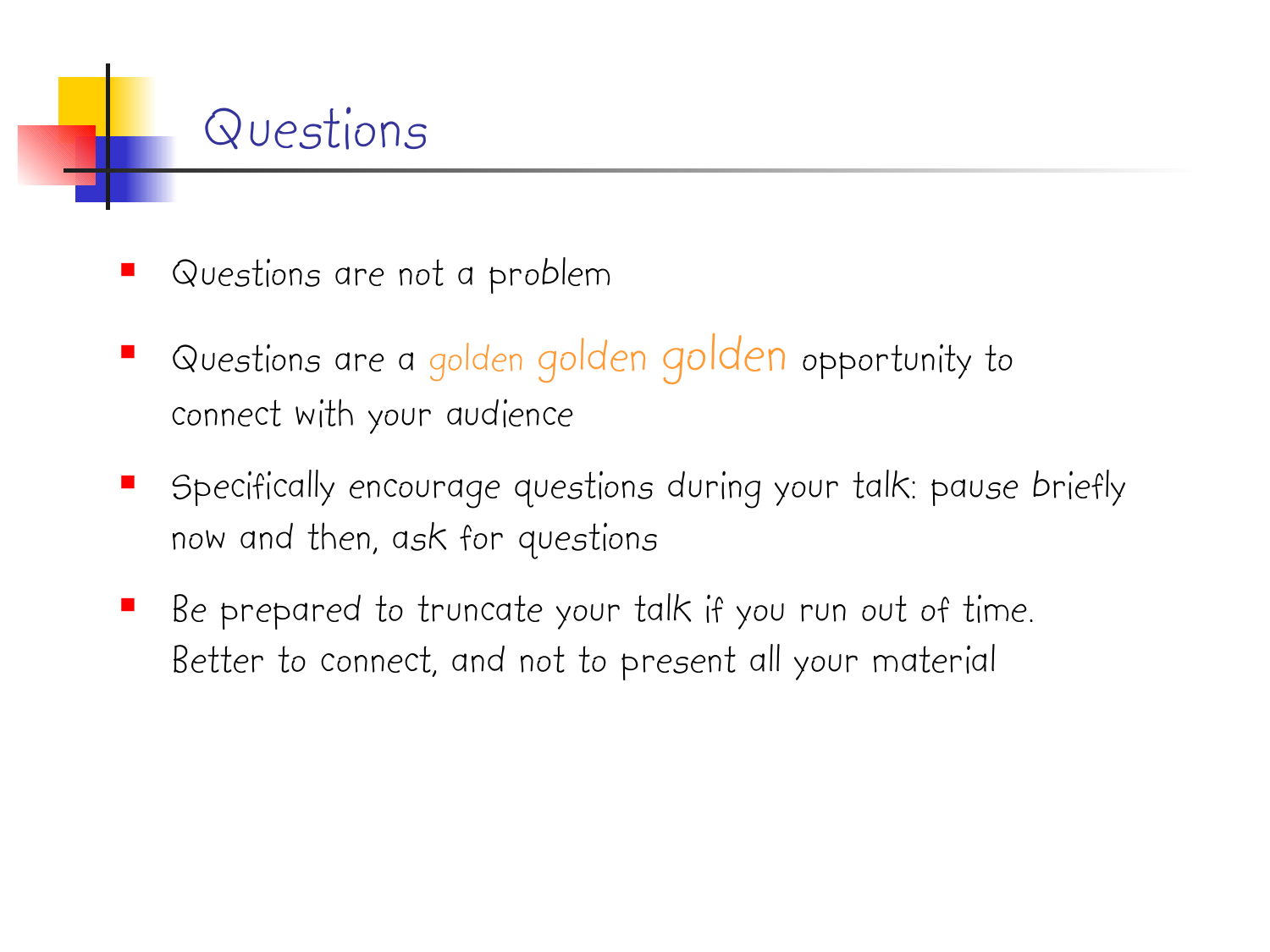## Presenting your slides

- A very annoying technique
	- is to reveal
	- your points
	- one
	- by one
	- by one, unless…
	- **there** is a punch line

![](_page_32_Picture_8.jpeg)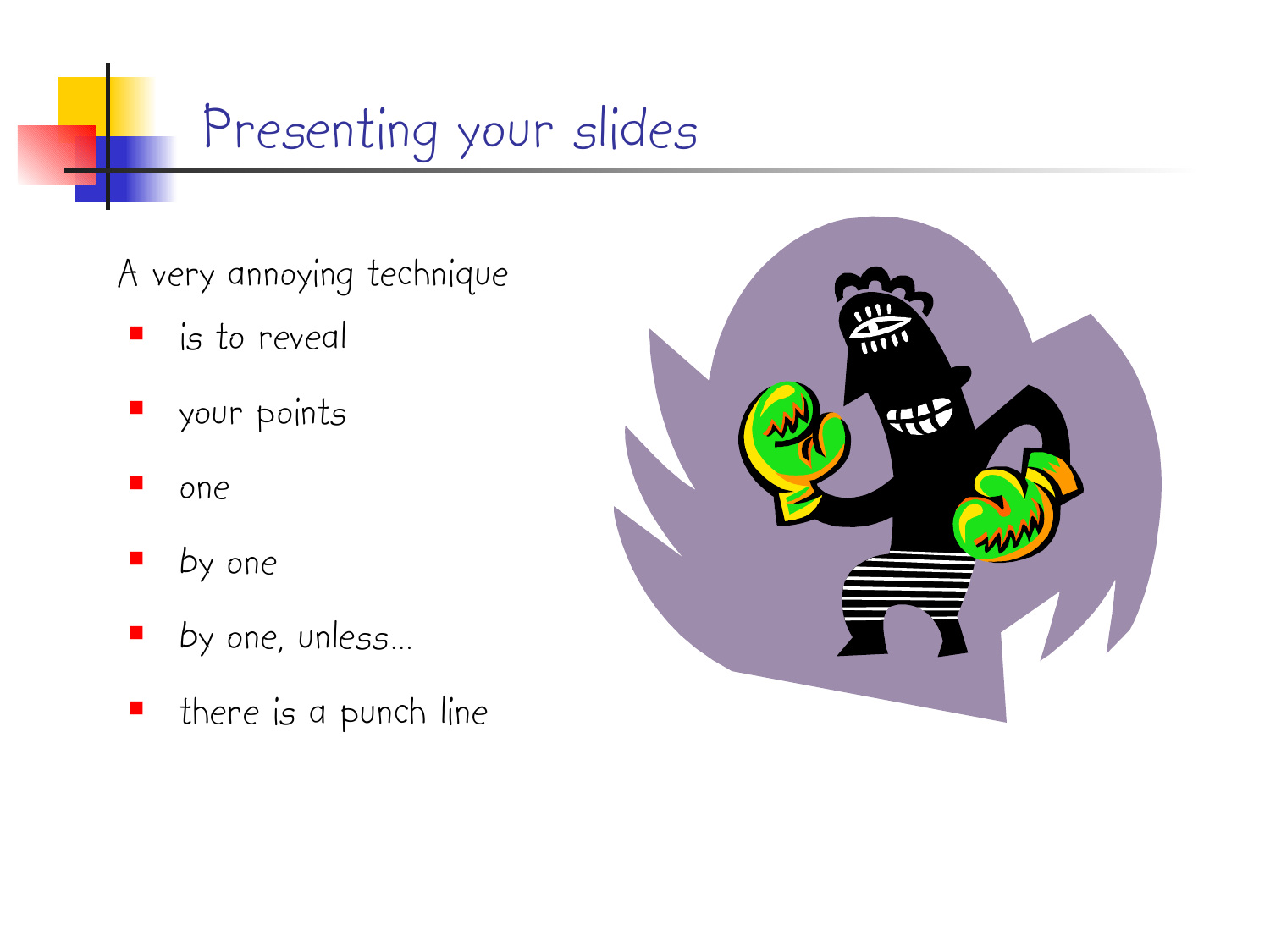![](_page_33_Picture_0.jpeg)

Use animation effects

very very very very very very very

sparingly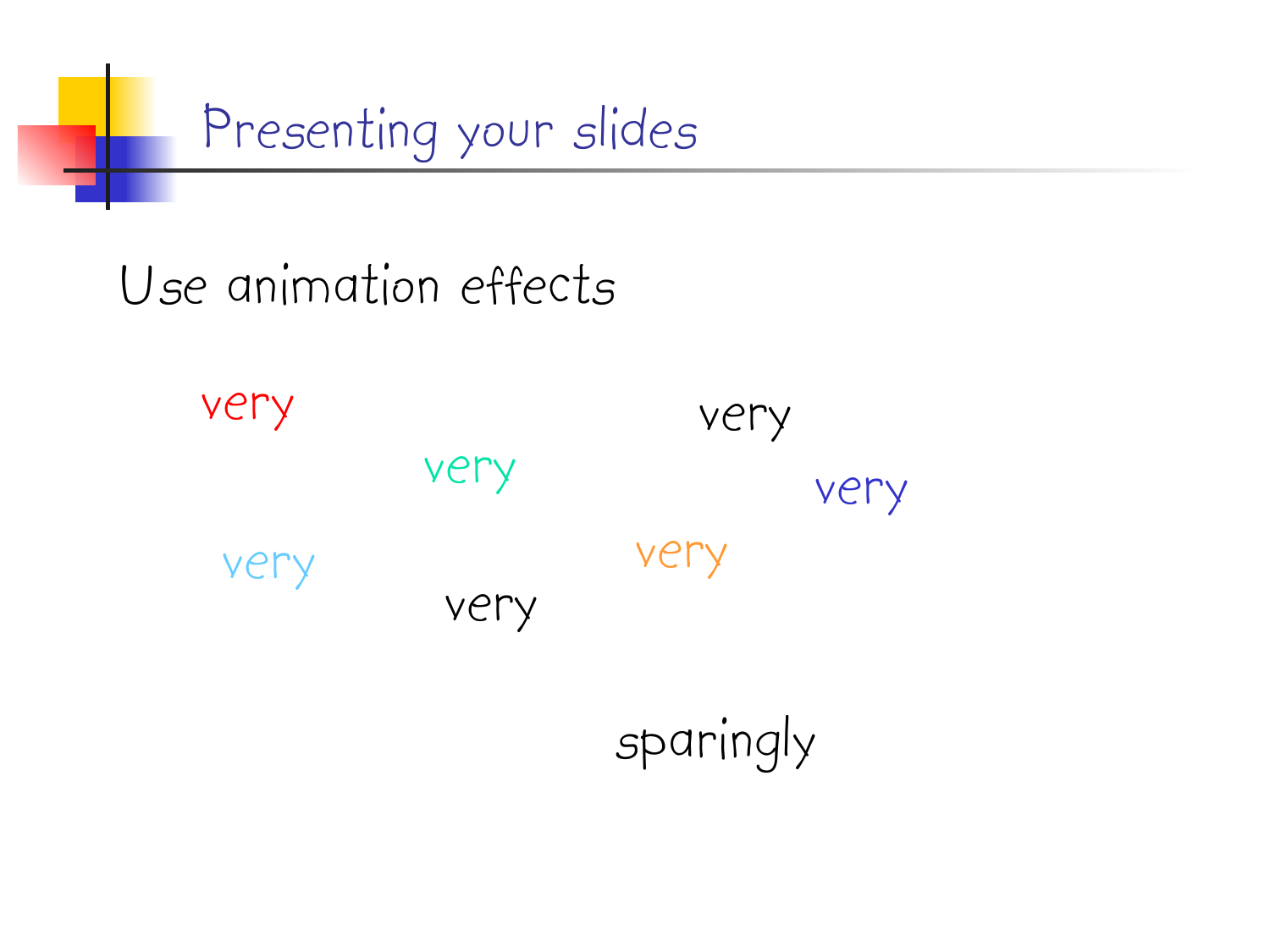![](_page_34_Picture_0.jpeg)

## Absolutely without fail, finish on time

- Audiences get restive and essentially stop listening when your time is up. Continuing is very counter productive
- Simply truncate and conclude
- Do not say "would you like me to go on?" (it's hard to say "no thanks")